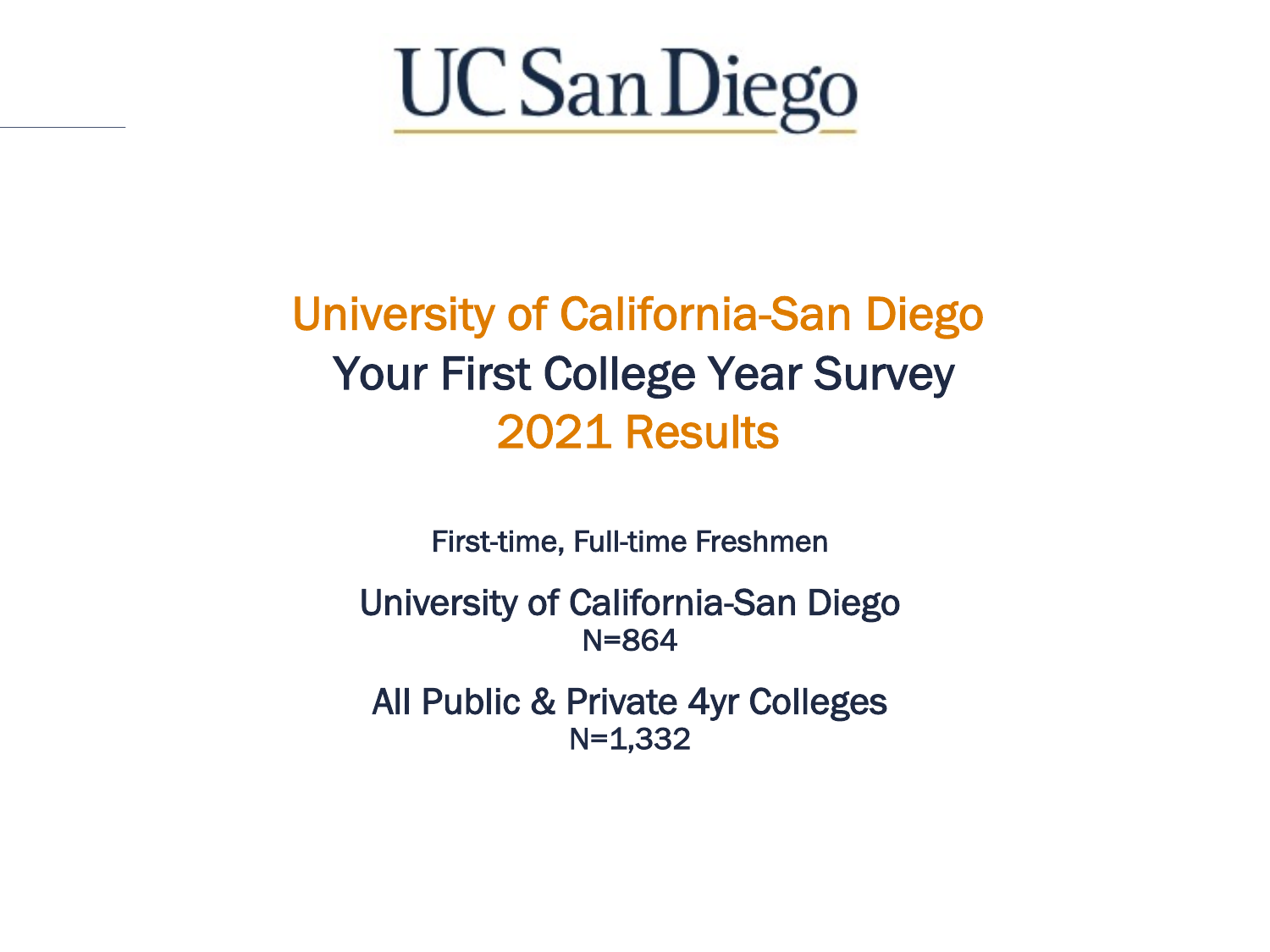Results from the Your First College Year Survey (YFCY) offer a window into the first-year experience, providing important information on your students':

- Adjustment to college
- Academic outcomes and experiences
- Co-curricular experiences
- Diversity and Campus Climate
- Satisfaction
- Transition to college during the COVID-19 pandemic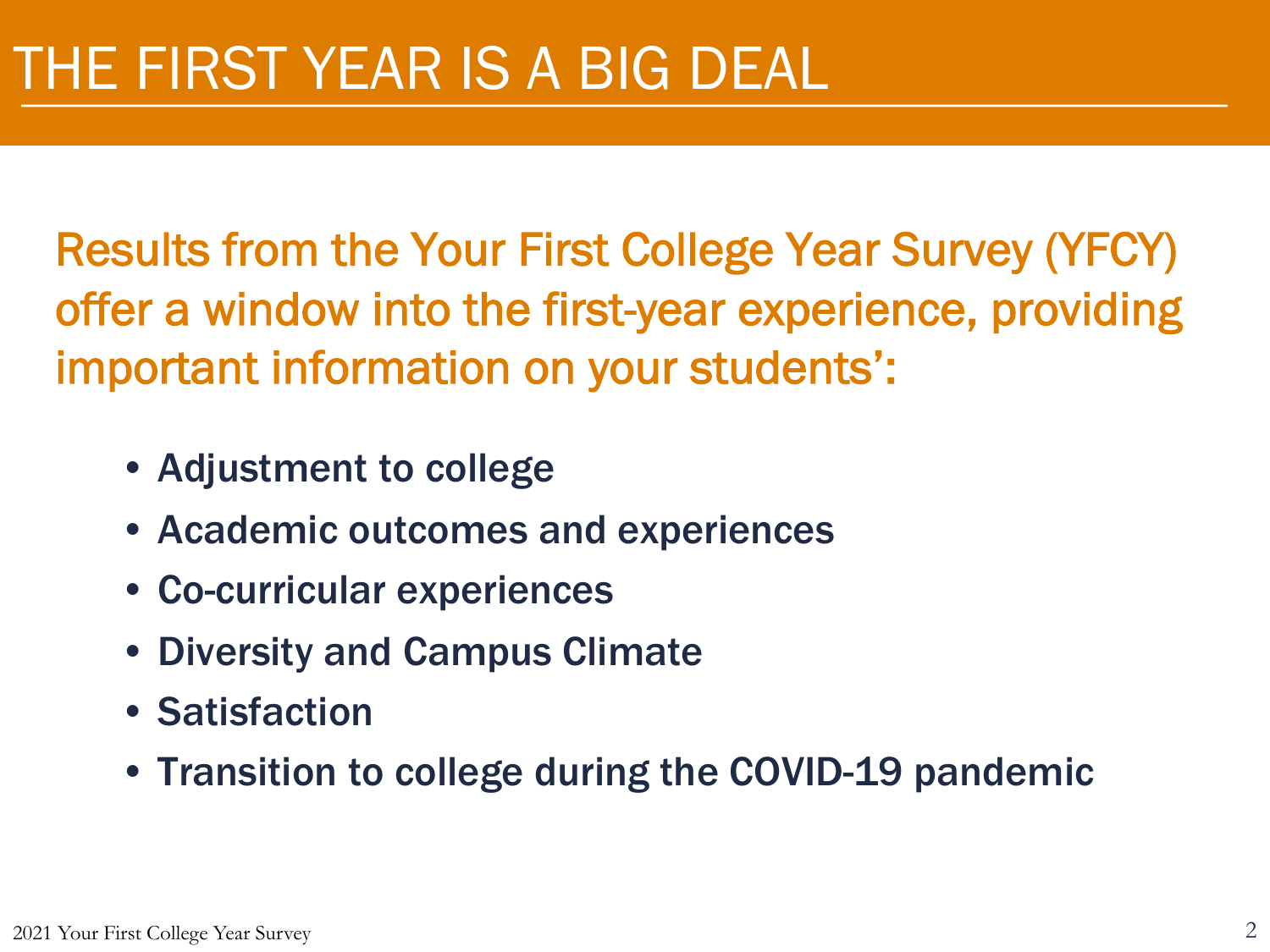### Table of Cont[ents](#page-28-0)

#### **Demog[raphics](#page-16-0)**

[Gender Identity and](#page-17-0) Sexual Orientation [Race/Ethnicity and Housing](#page-18-0) Financing College

#### Adjustment to College

Academic Adjustment Sense of Belonging Navigational Action **Health and Wellness** 

#### Academic Outcomes and Experiences

**Habits of Mind** Academic Self-Concept Academic Disengagement Faculty Interaction General Interpersonal Validation Co-Cur[ricular Experiences](#page-31-0) **[Social Agency](#page-32-0)** Civic Engagement [Civic Awarene](#page-33-0)ss [Pluralistic Orientation](#page-34-0)

Diver[sity and Campus C](#page-36-0)limate Positive Cross-Racial Interaction Negative Cross-Racial Interaction Campus Climate and Diversity Satisfaction with Campus Diversity

#### **Satisfaction**

Satisfaction with Academic Support a Satisfaction with Services and Comm Overall Satisfaction

COVID-19 Pandemic Agreement with Institutional Response Academic Decisions Sources of Stress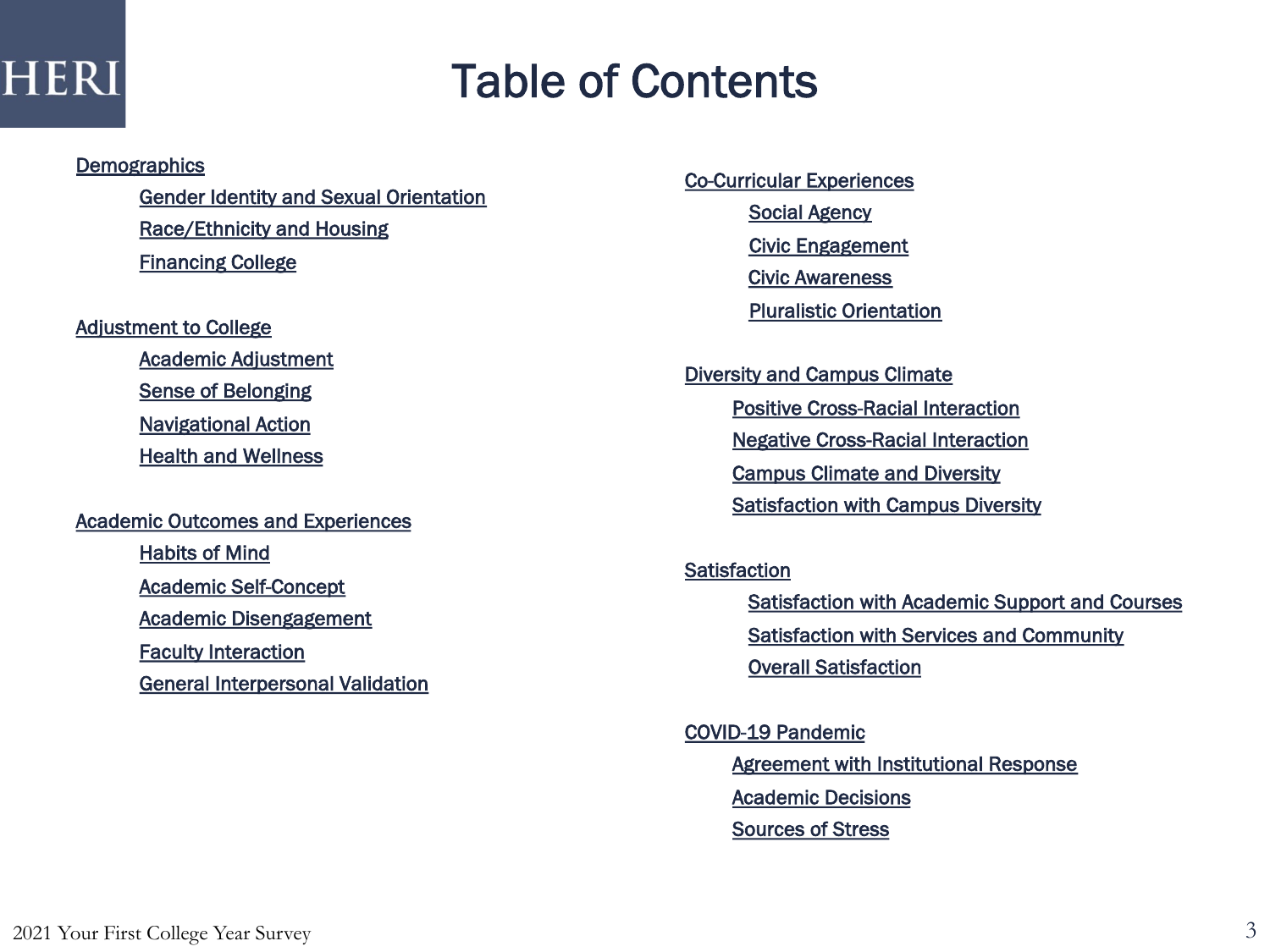### A Note about CIRP Constructs

We use the CIRP Constructs throughout this PowerPoint to help summarize important information about your students from the YFCY.

### **Constructs**

Constructs statistically aggregate the results from CIRP questions that tap into key aspects of the college experience. They focus on student traits and institutional practices contributing to students' academic and social development.

### Longitudinal Constructs

These are constructs that are included on both the CIRP TFS and YFCY that measure change in your student population over time.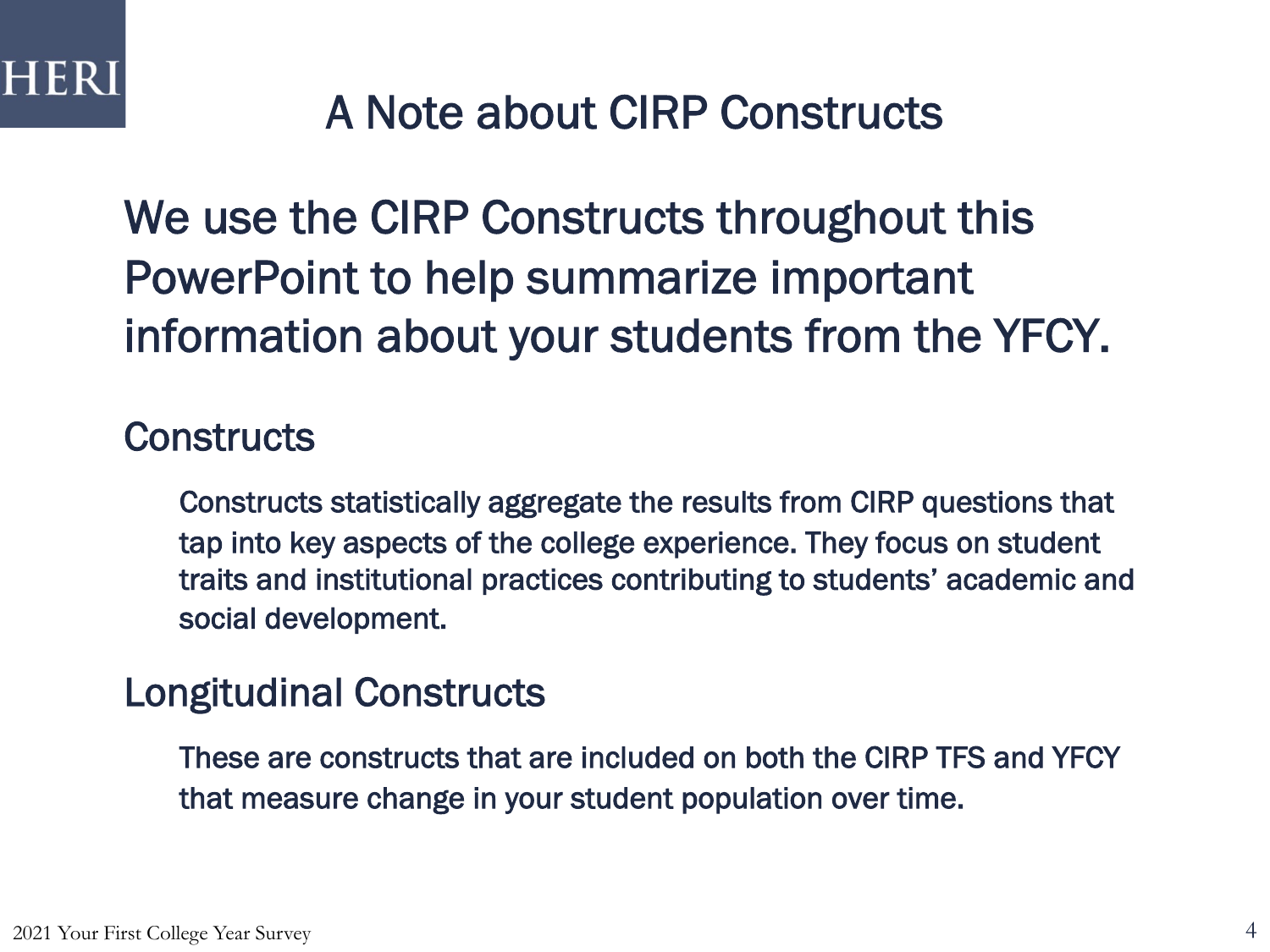### **Demographics**



### Gender Identity **Sexual Orientation**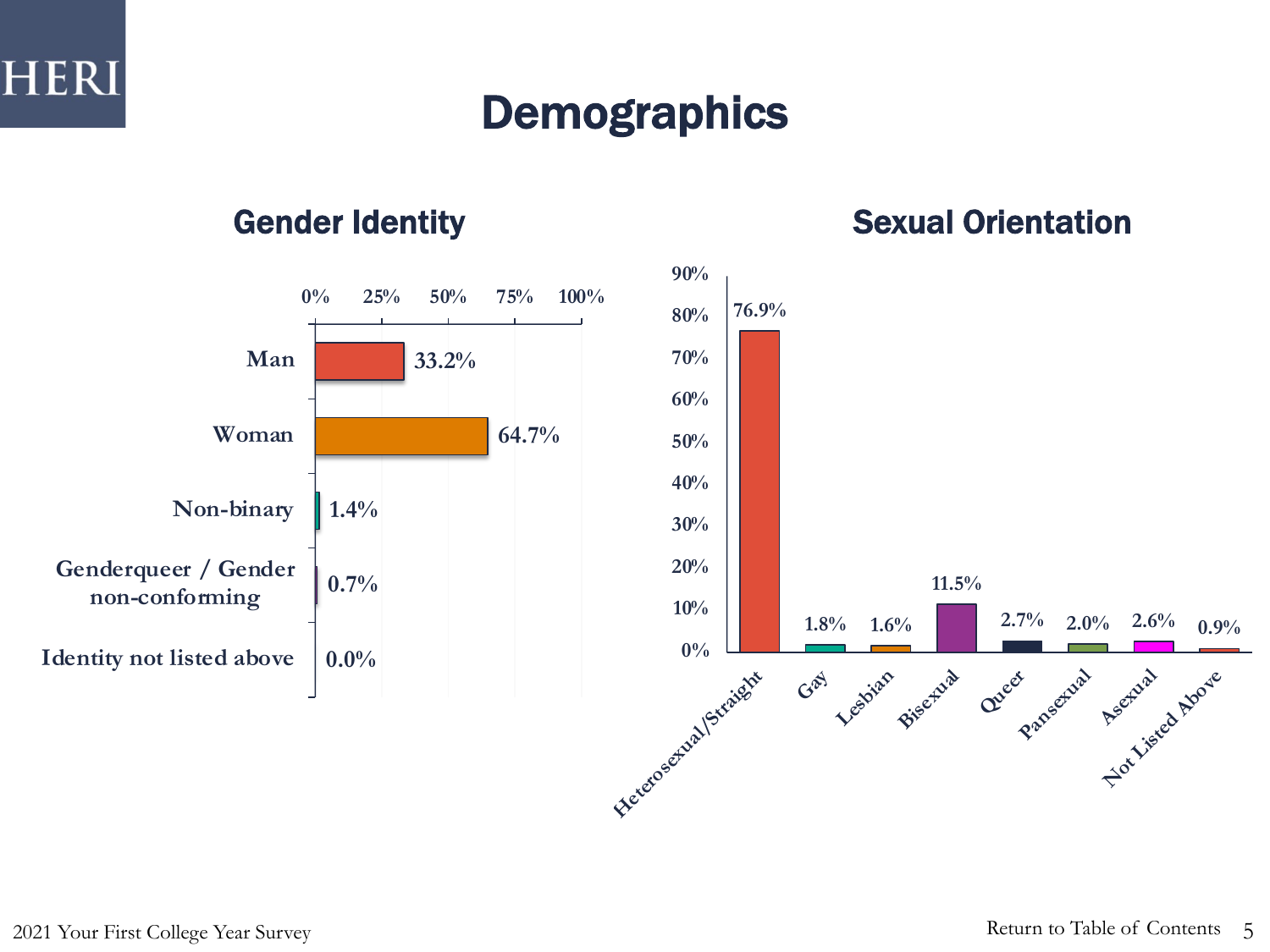

### **Demographics**

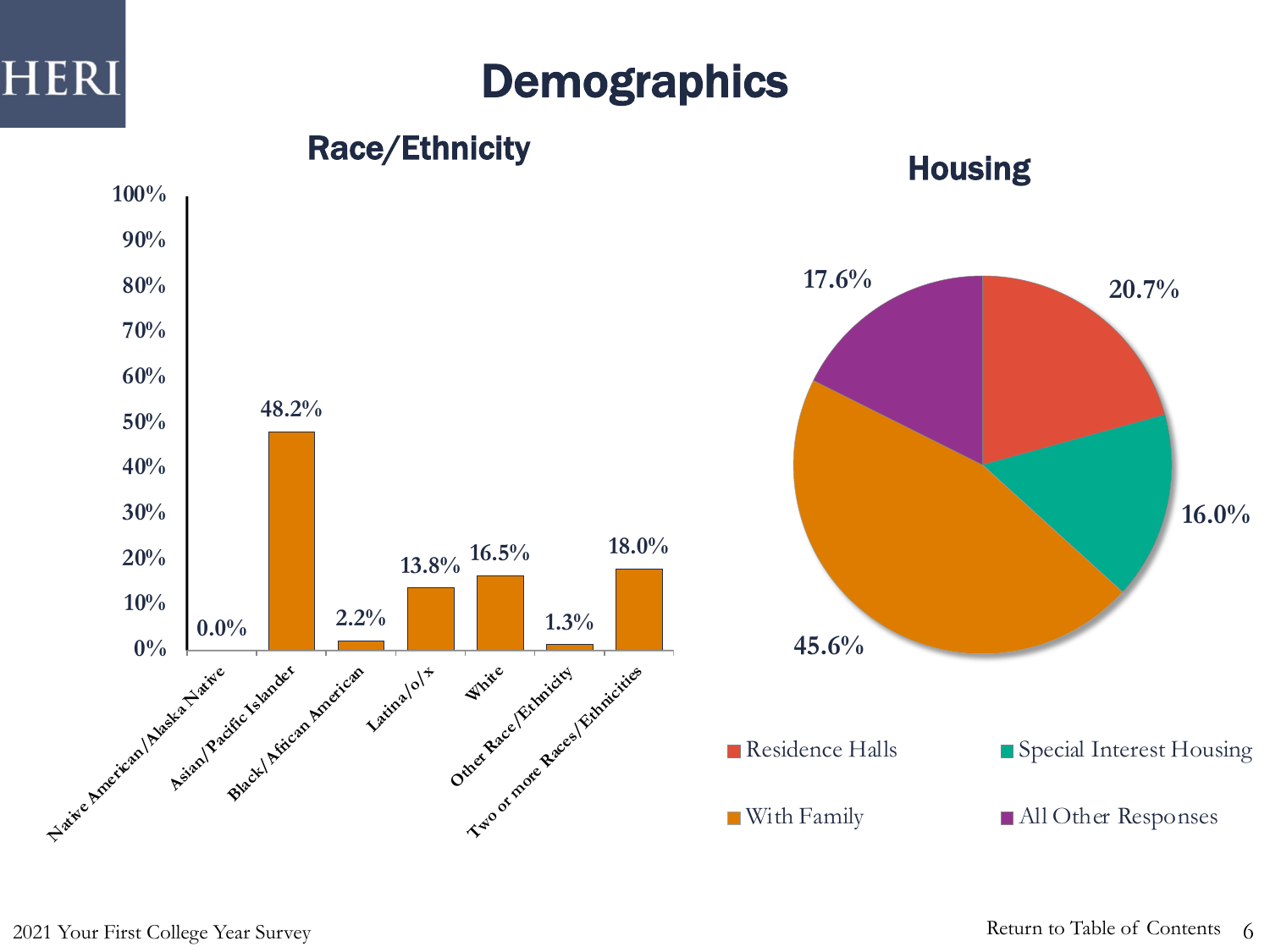

### Financing College

The percentage of students with at least some funds from these various sources.



### Do you have any concern about your ability to finance your college education?



■ Your Institution ■ Comparison Group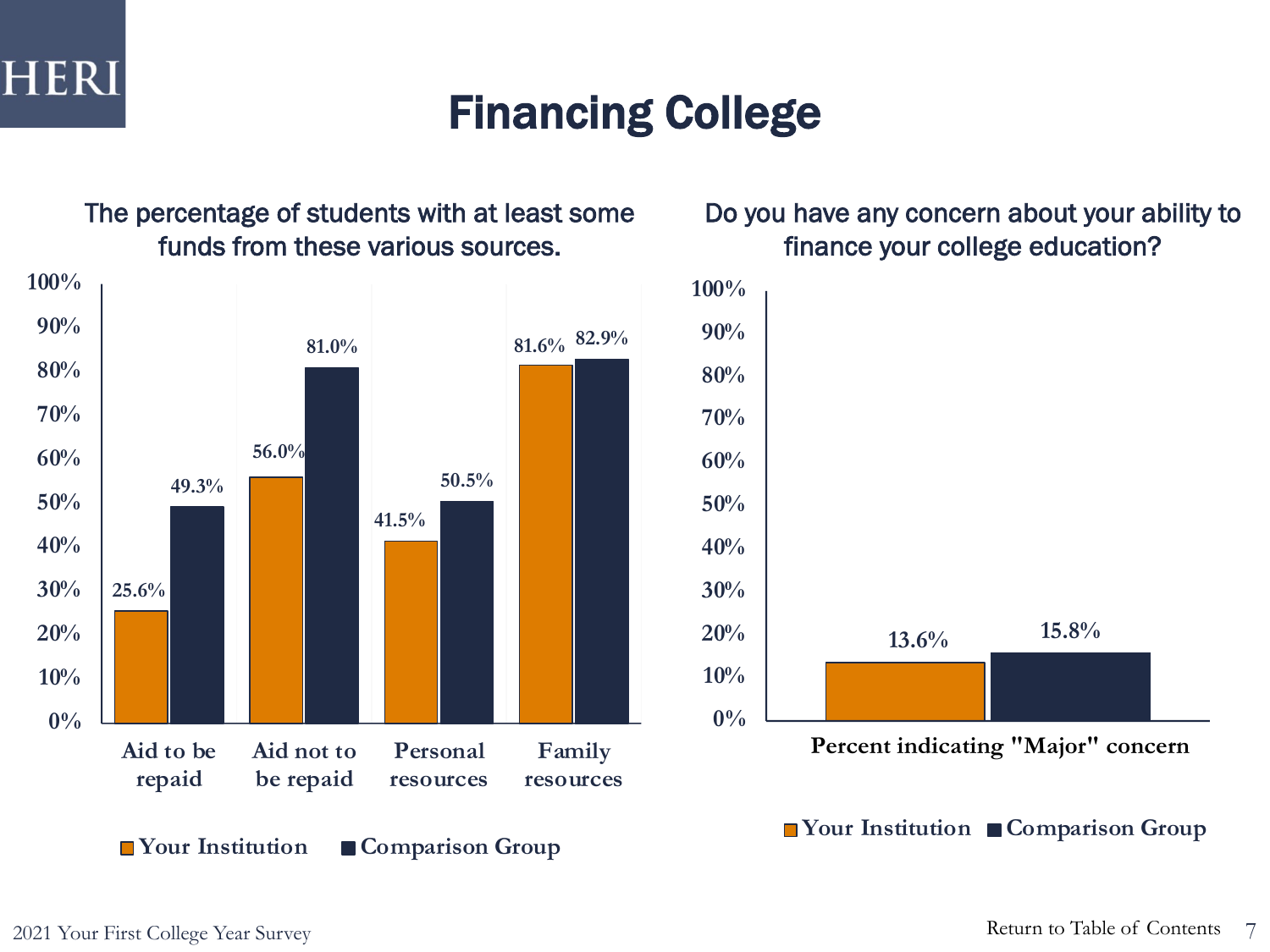

# Adjustment to College

**Students' ability to adjust academically and socially plays a large role in student success, retention, and satisfaction.**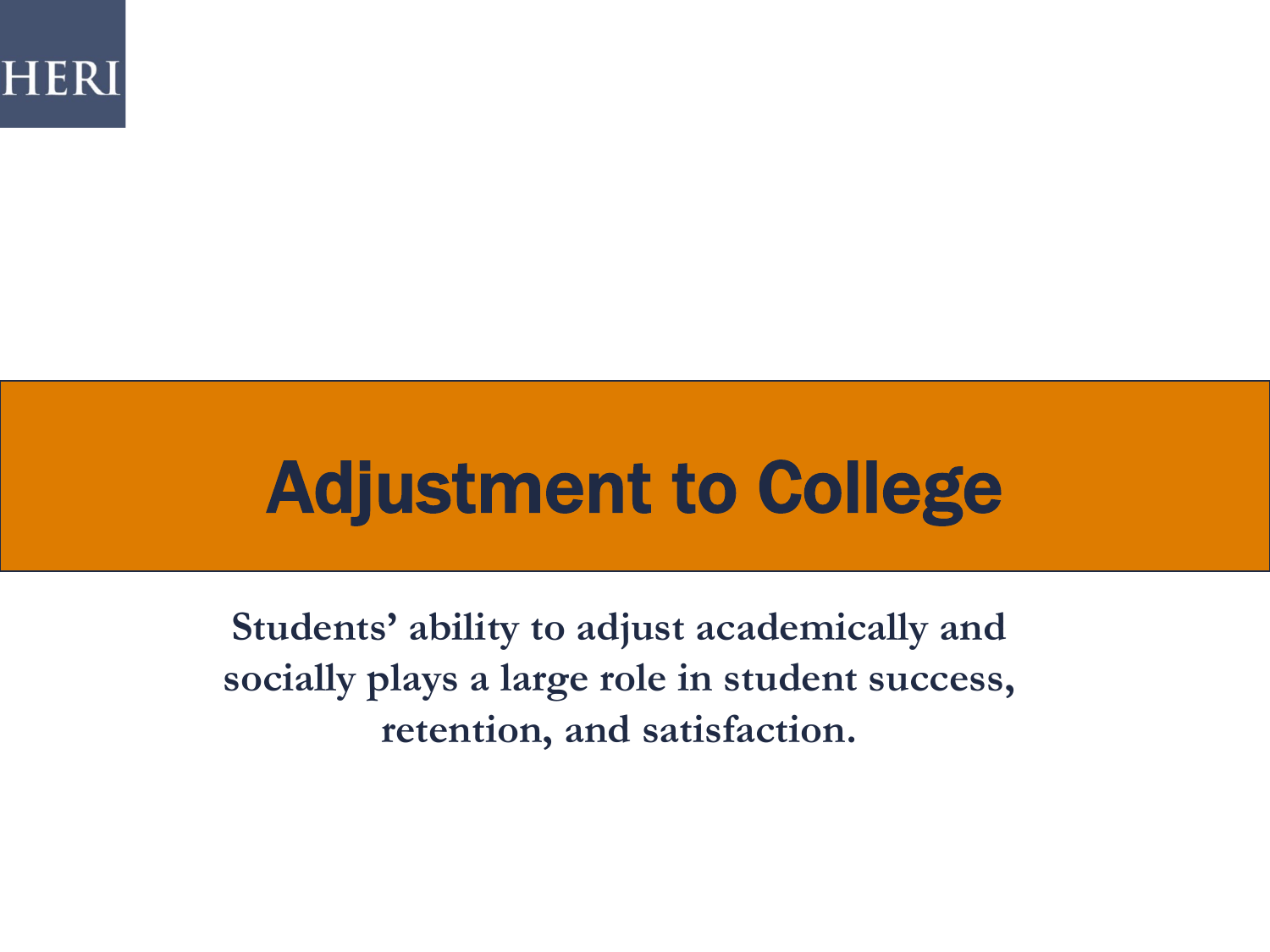

# Academic Adjustment

*Academic Adjustment* measures the ease with which students adjust to the academic demands of college.



2021 Your First College Year Survey **Example 2021** Your First College Year Survey **9**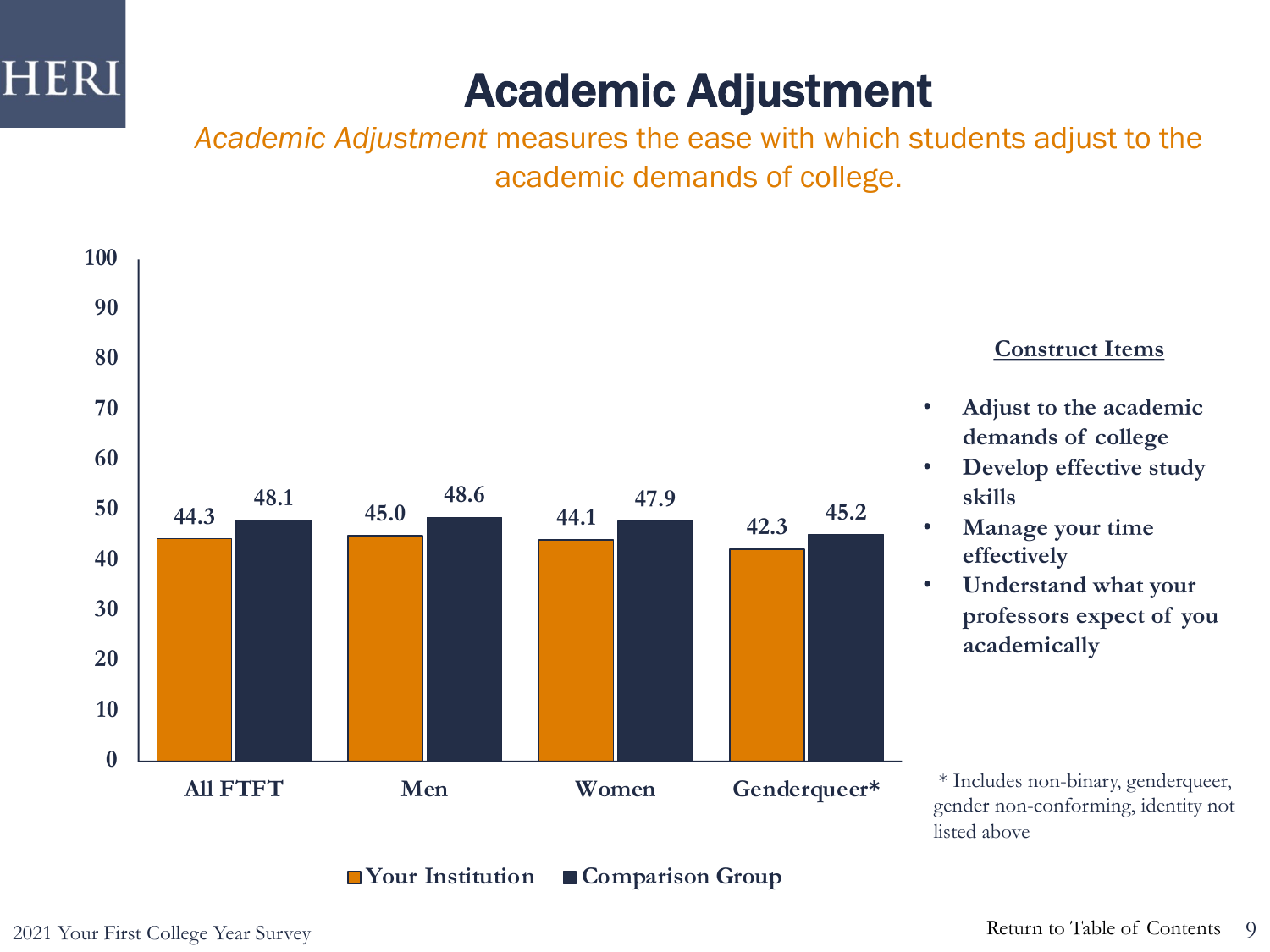

# Sense of Belonging

The campus community is a powerful source of influence on students' development. *Sense of Belonging* measures the extent to which students feel a sense of academic and social integration on campus.

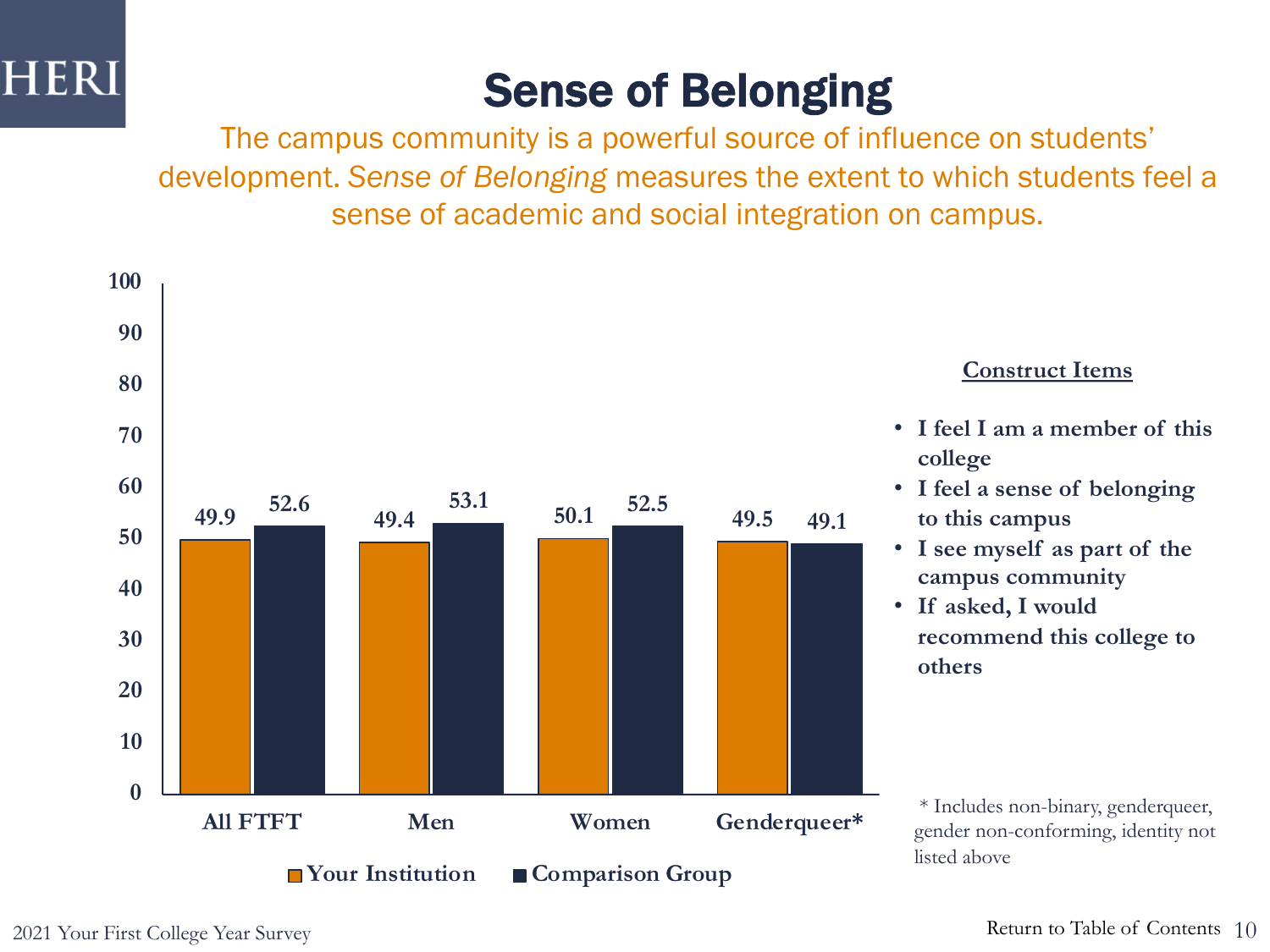

# Navigational Action

These items illustrate whether students participated in institutional programs or engaged in activities that would help them successfully traverse the institution.



Return to Table of Contents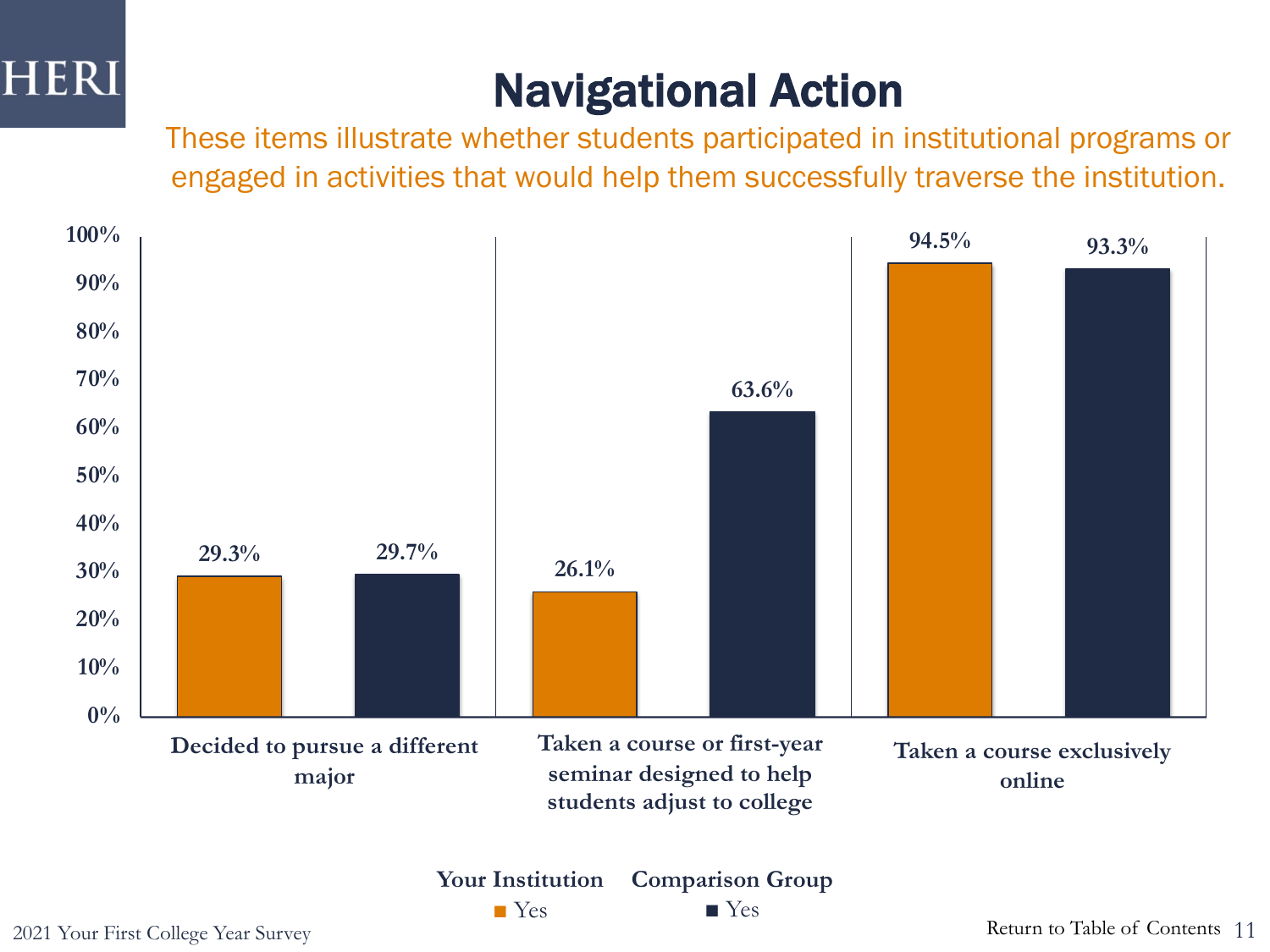

## Navigational Action

These items illustrate how often students participated in institutional programs or engaged in activities that would help them successfully traverse the institution.

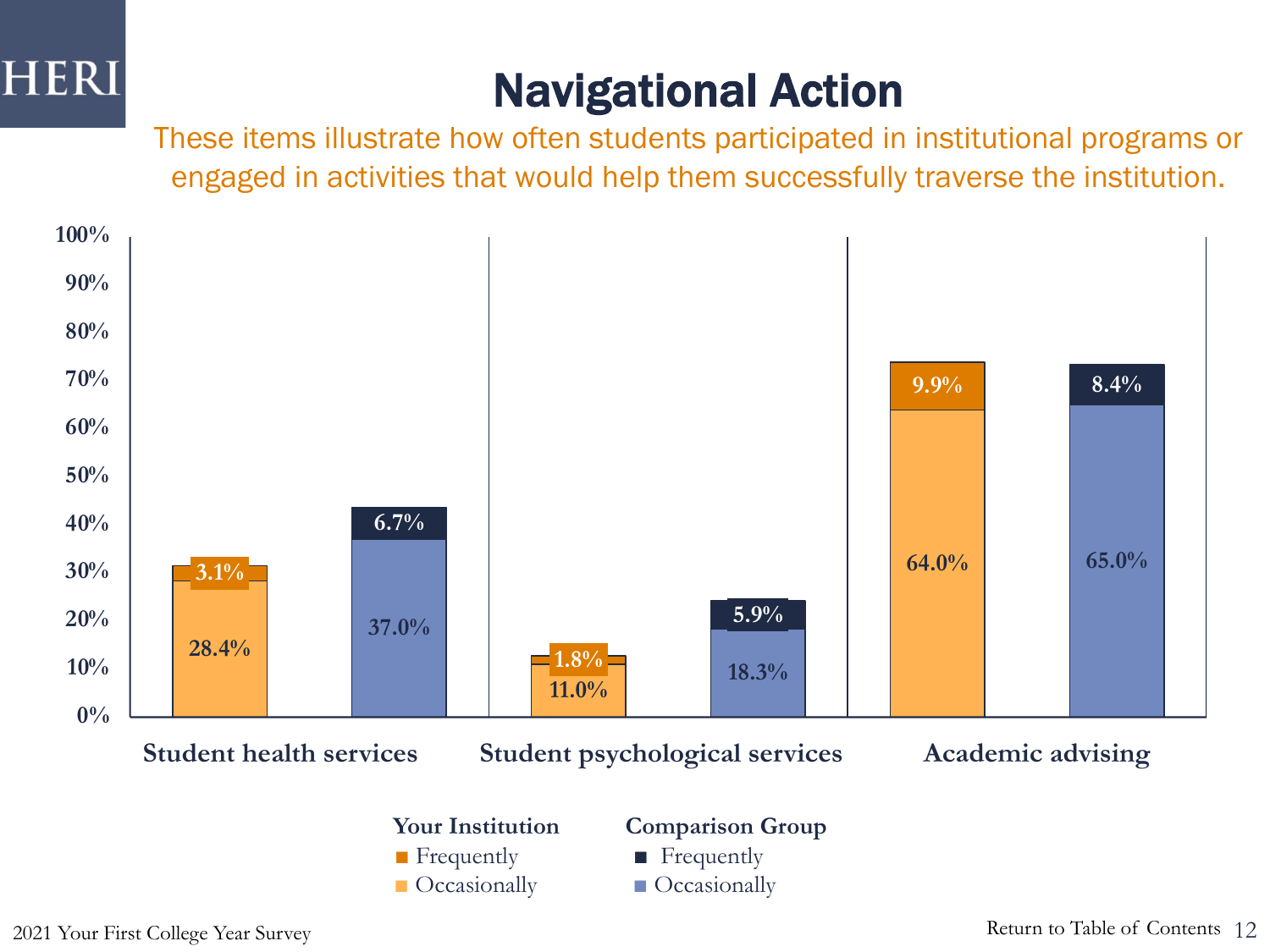### Health and Wellness

Students' physical and emotional well-being can affect many important aspects of the student experience including academic performance and persistence. These items gauge student behaviors, attitudes, and experiences related to health and wellness.

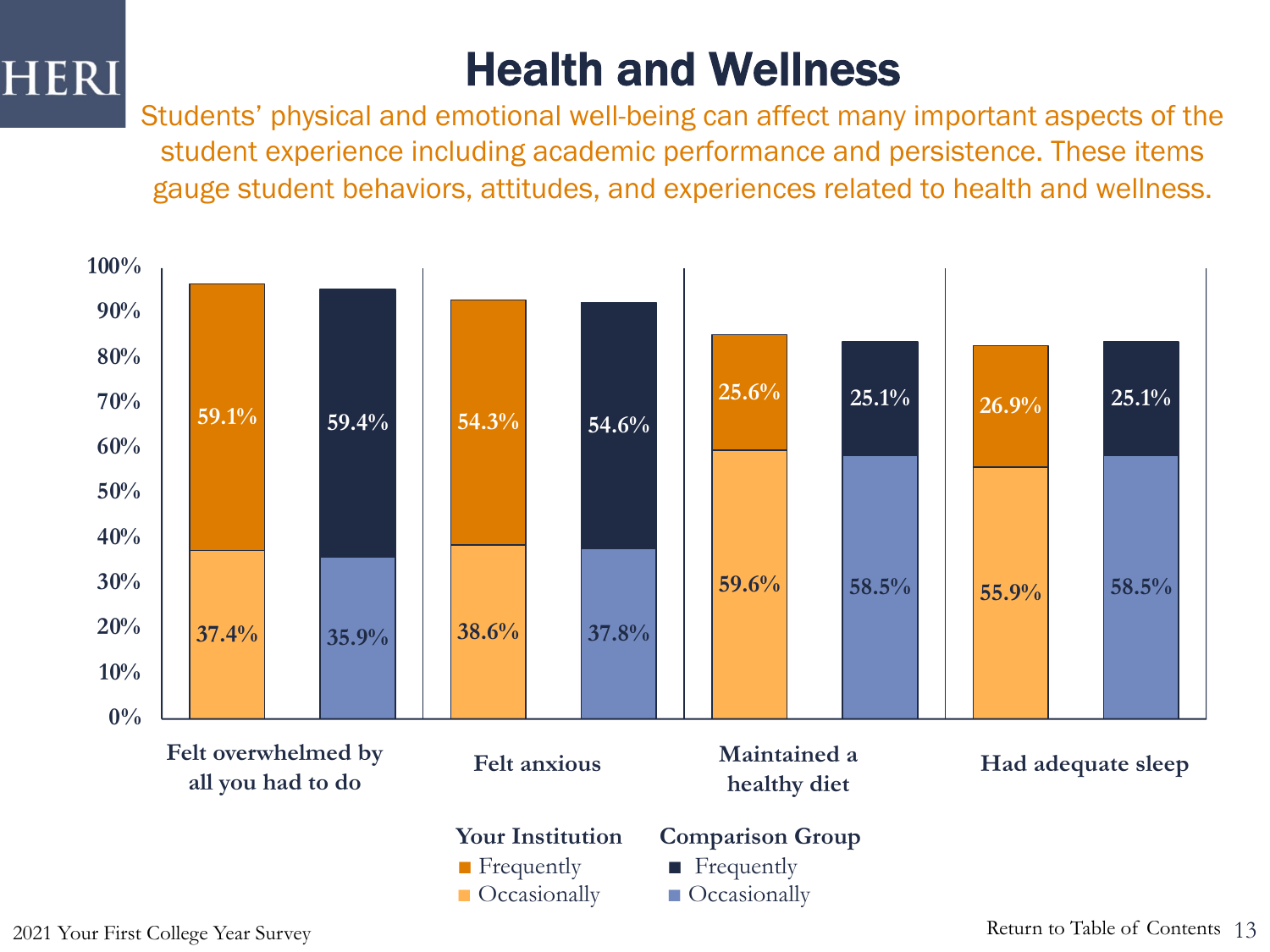

# Academic Outcomes and Experiences

**Students develop skills, knowledge, and abilities through their experiences both in and out of the classroom.**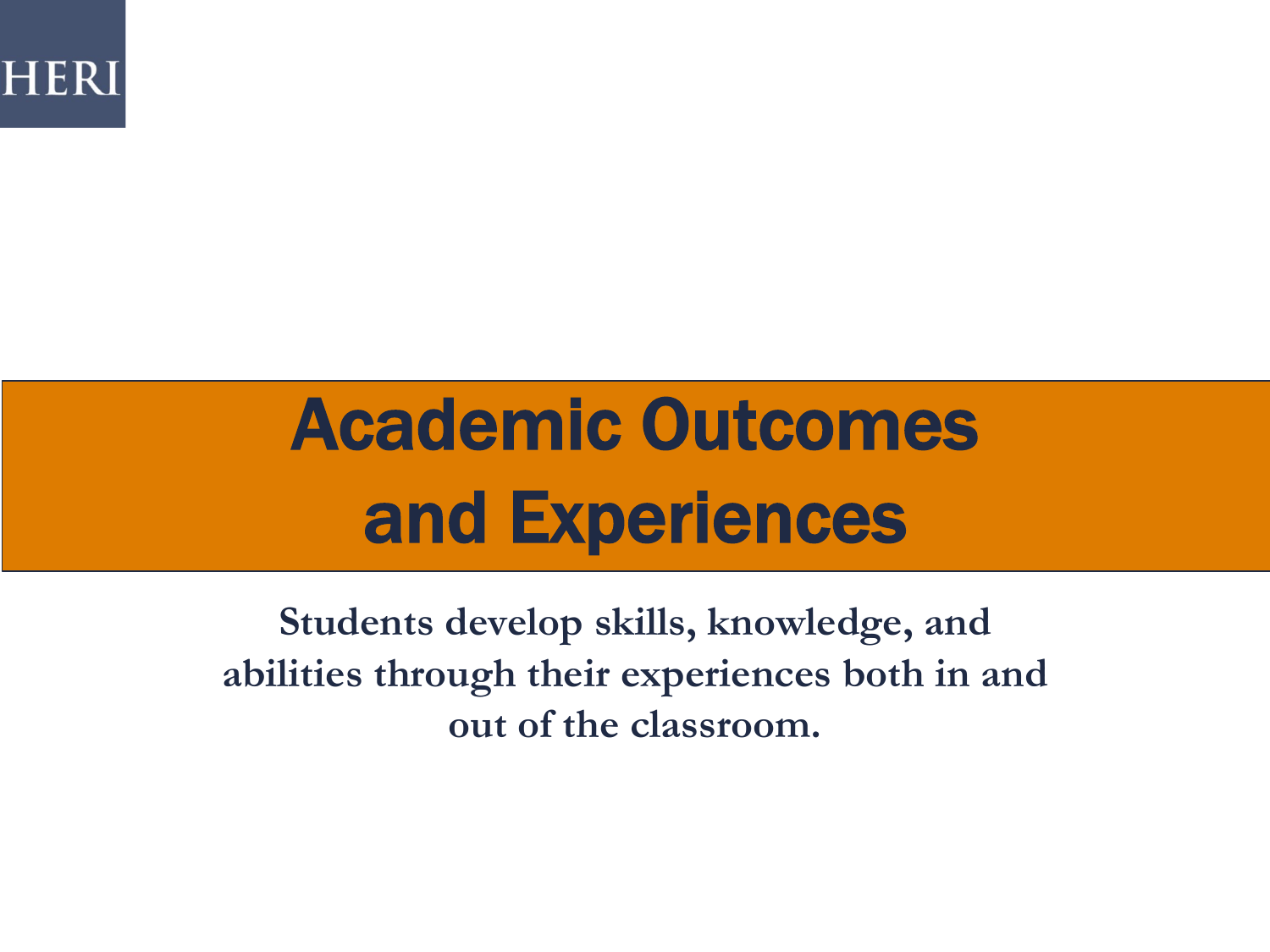### Habits of Mind

*Habits of Mind* is a unified measure of the behaviors and traits associated with academic success. These learning behaviors are seen as the foundation for lifelong learning.

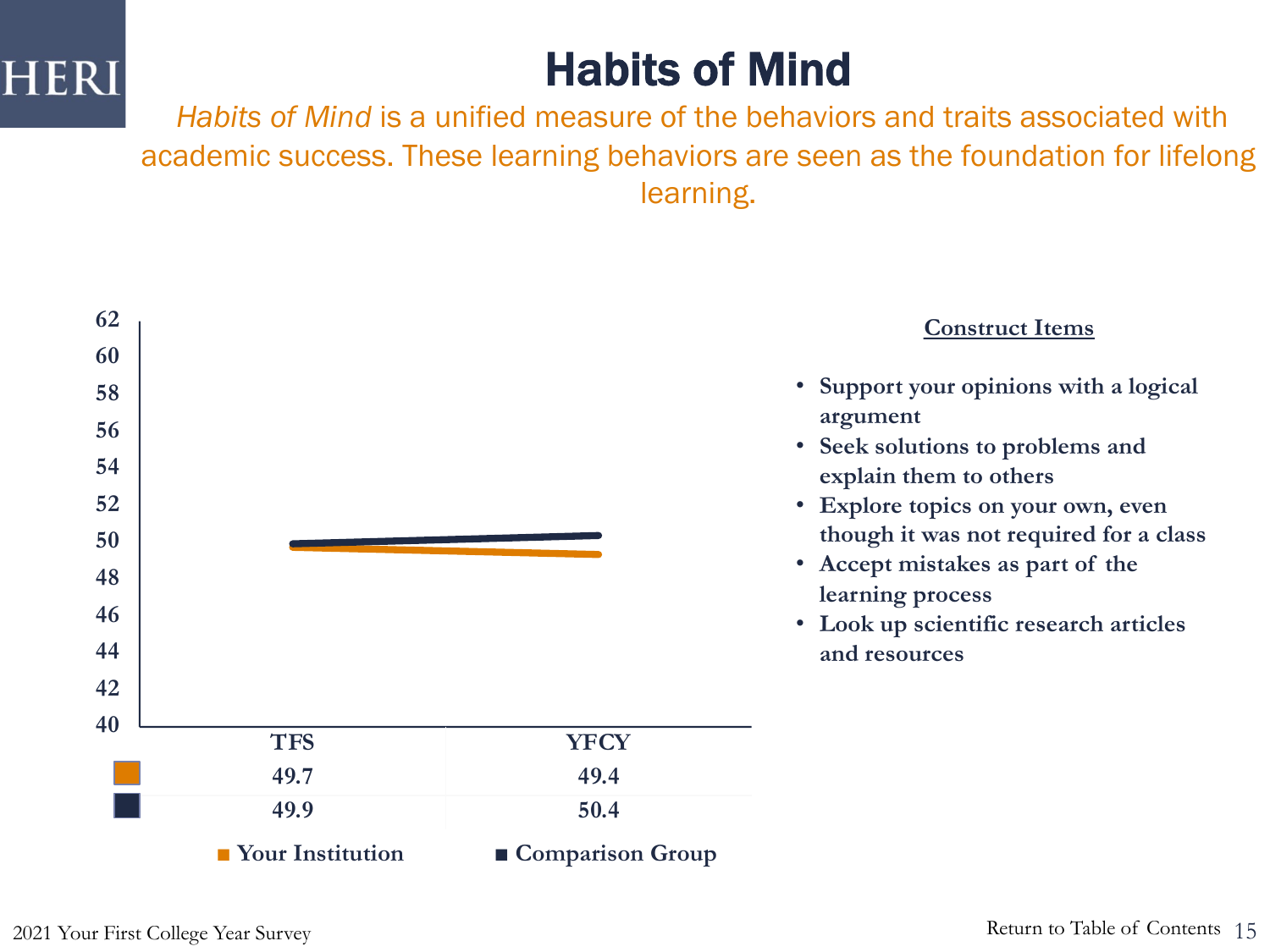### Academic Self-Concept

*Academic Self-Concept* is a unified measure of students' beliefs about their abilities and confidence in academic environments.

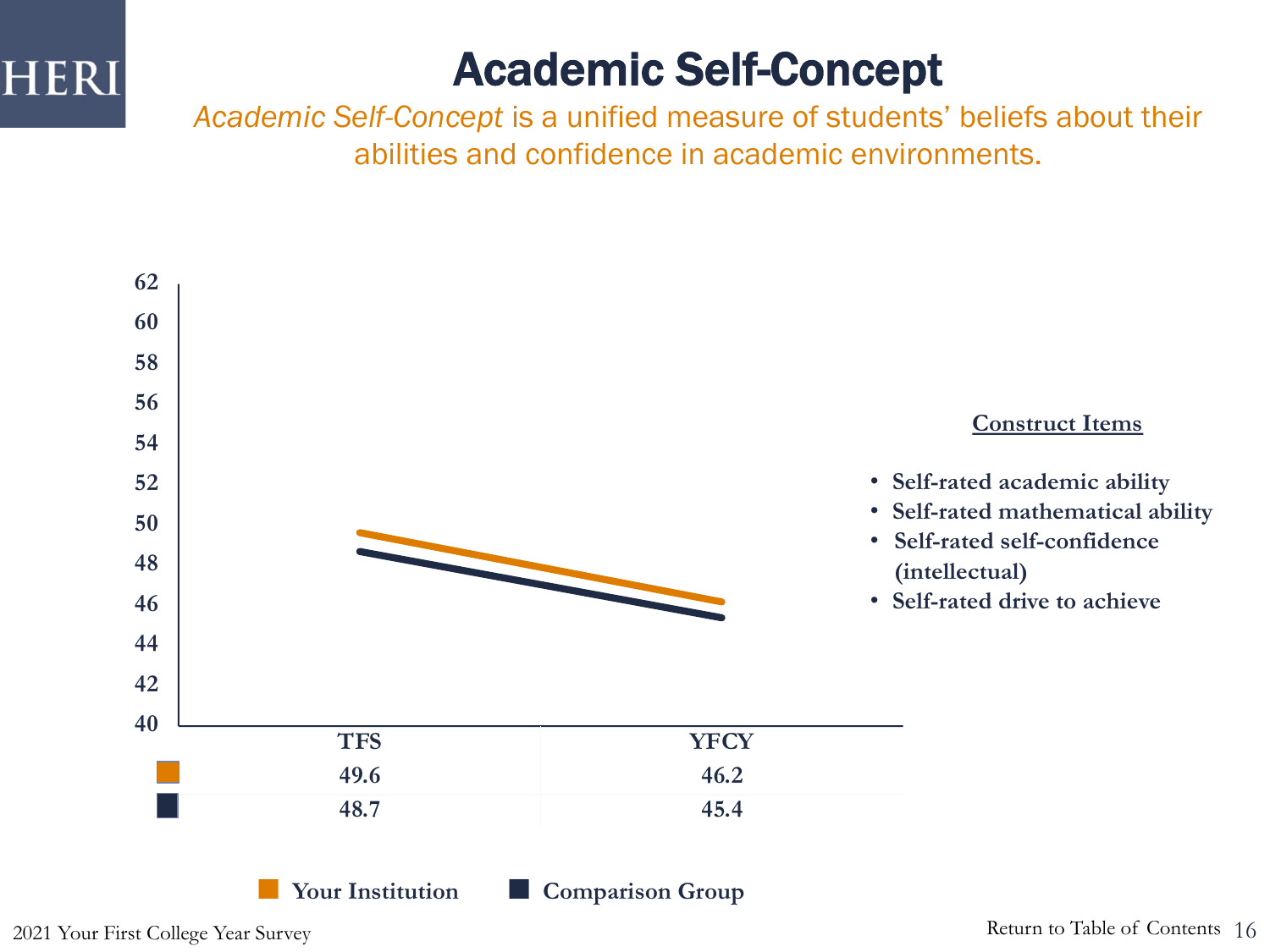### <span id="page-16-0"></span>Academic Disengagement

*Academic Disengagement* measures the extent to which students engage in behaviors that are inconsistent with academic success.



### **Construct Items**

- **Been late to class**
- **Turned in course assignment(s) late**
- **Turned in course assignments that did not reflect your best work**

gender non-conforming, identity not listed above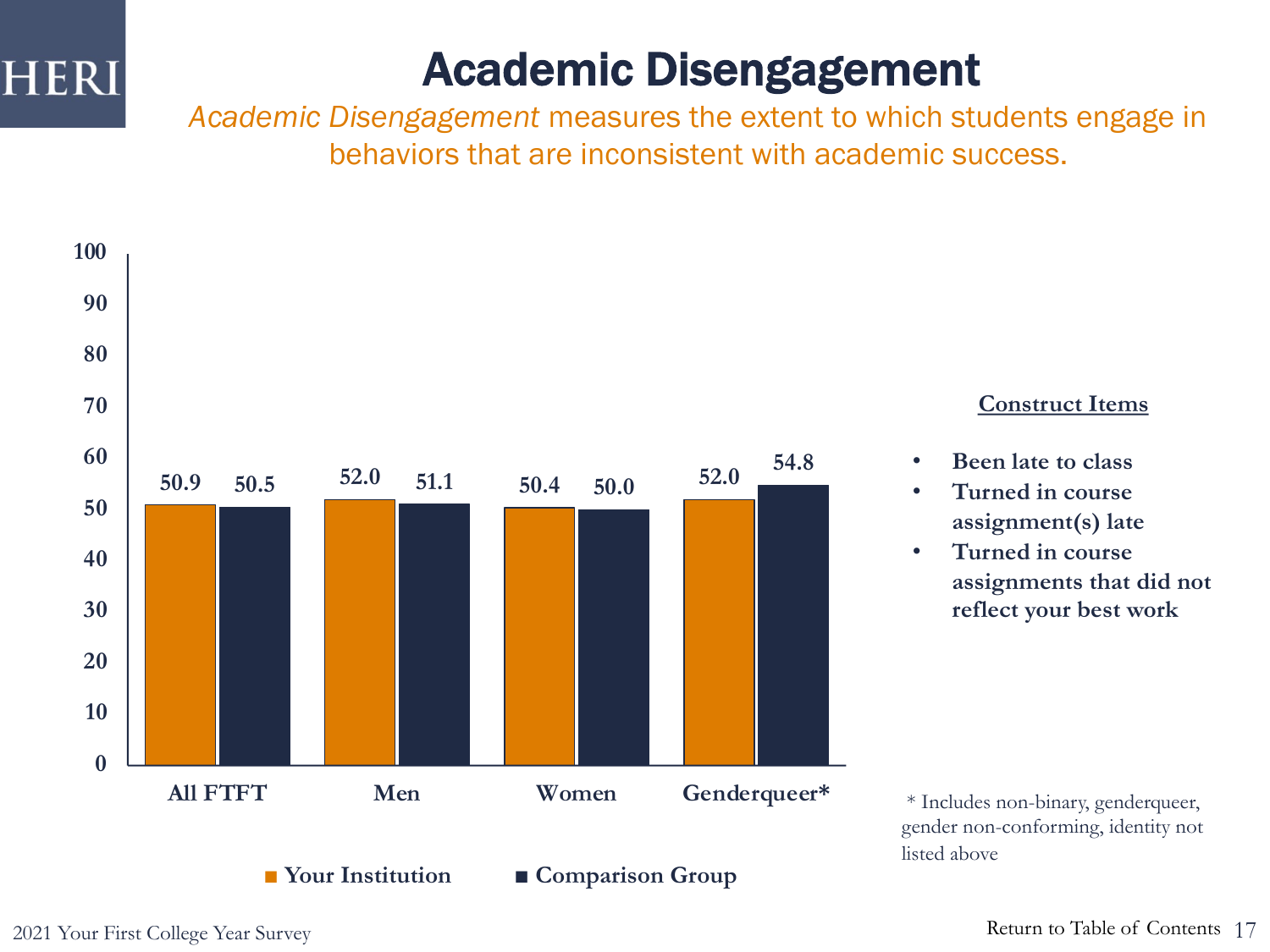

### <span id="page-17-0"></span>Faculty Interaction

*Faculty Interaction: Contact and Communication* measures the amount and type of interactions students have with faculty that are appropriate for the first year of college, as well as satisfaction with these issues.



### **Construct Items**

- **Communicated regularly with your professors**
- **Asked a professor for advice after class**
- **Amount of contact with faculty**
- **Faculty during office hours**
- **Faculty outside of class or office hours**

\* Includes non-binary, genderqueer, gender non-conforming, identity not listed above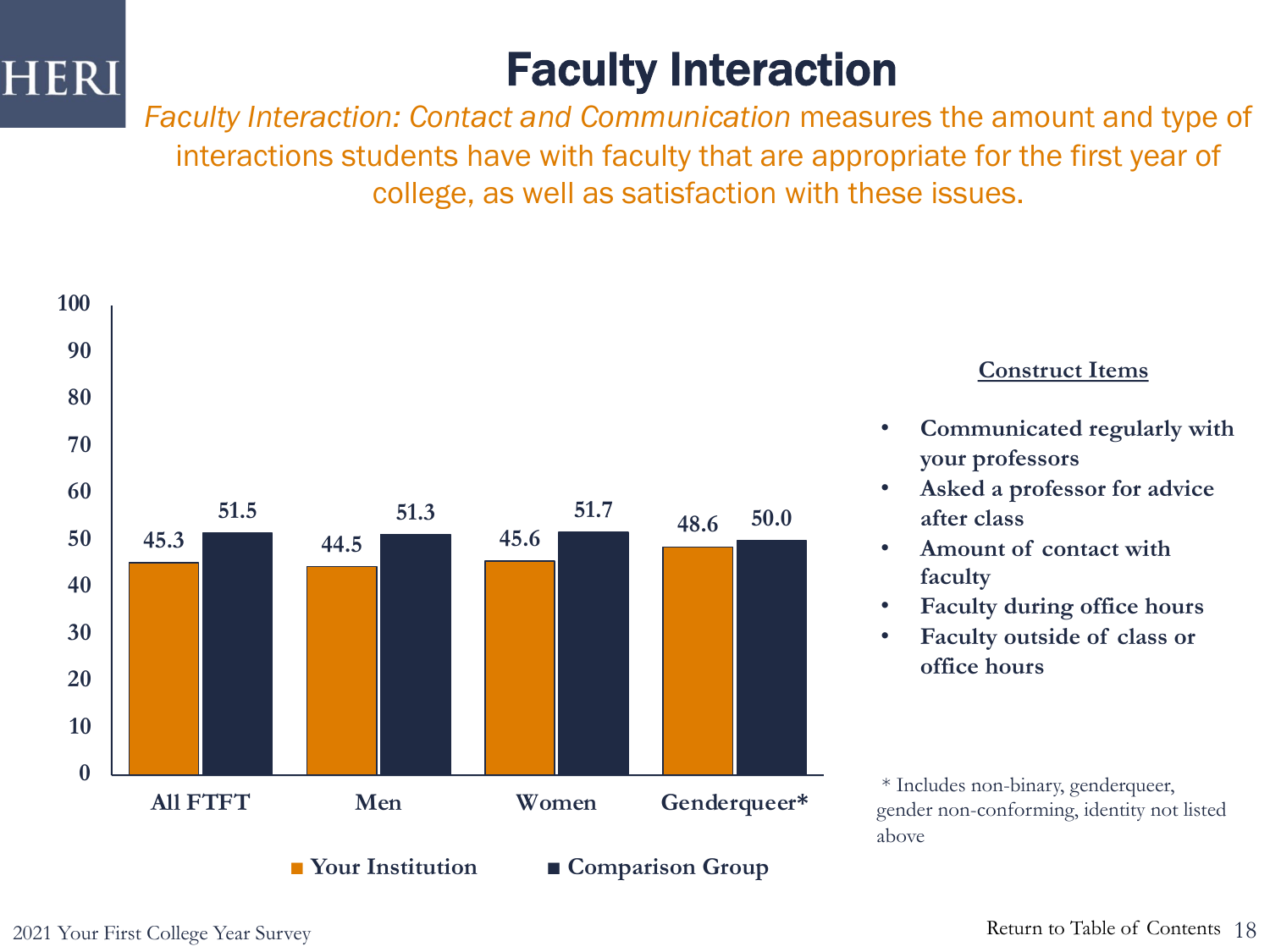### <span id="page-18-0"></span>General Interpersonal Validation

These items measure the extent to which students believe faculty and staff provide attention to their development.



2021 Your First College Year Survey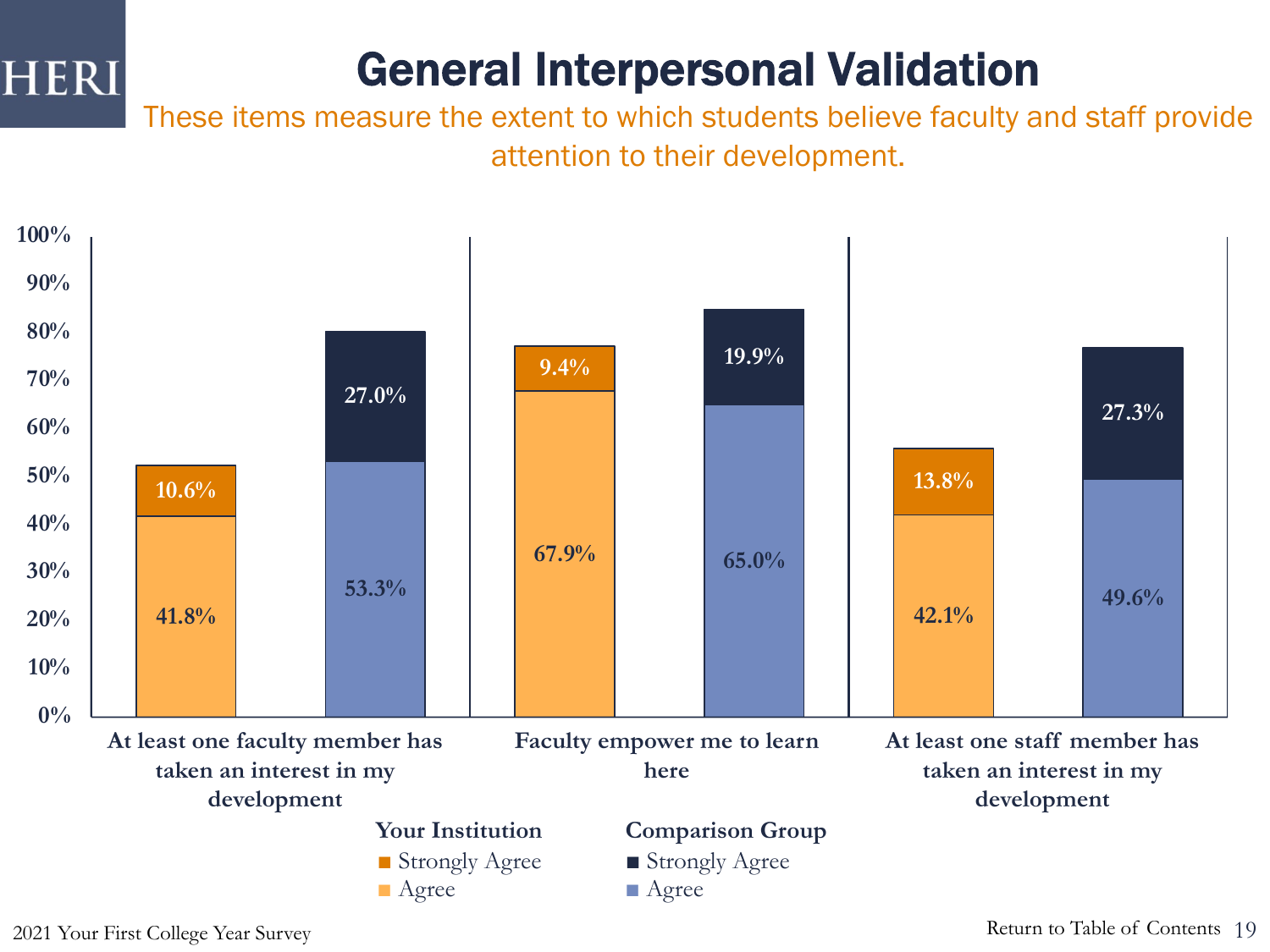

# Co-curricular Experiences

**Co-curricular experiences provide opportunities for students to grow intellectually, interpersonally, and emotionally.**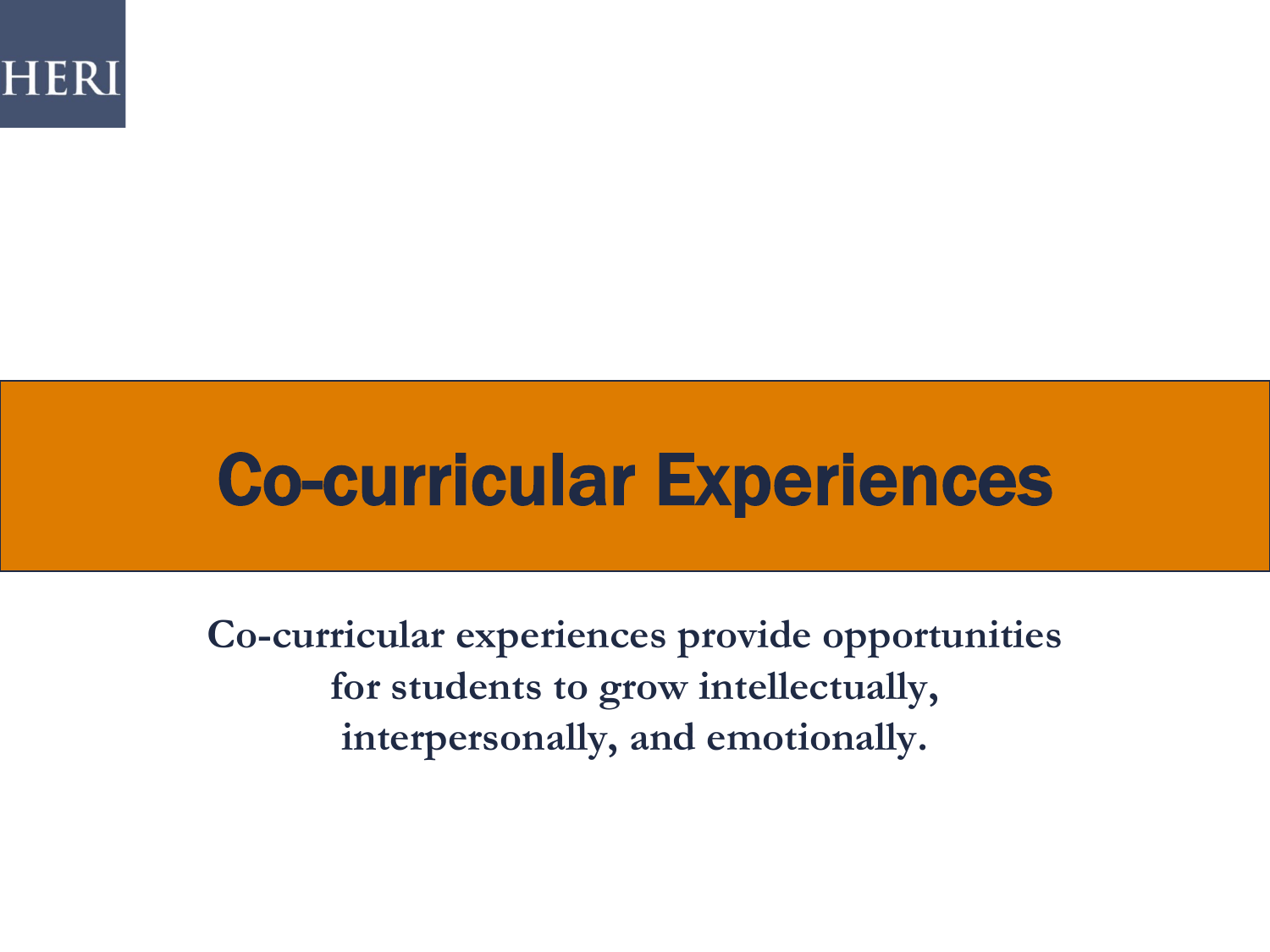## Social Agency

Activities and beliefs equip and empower students to create a world that is equitable, just, democratic, and sustainable. *Social Agency* measures the extent to which students value political and social involvement as personal goals.

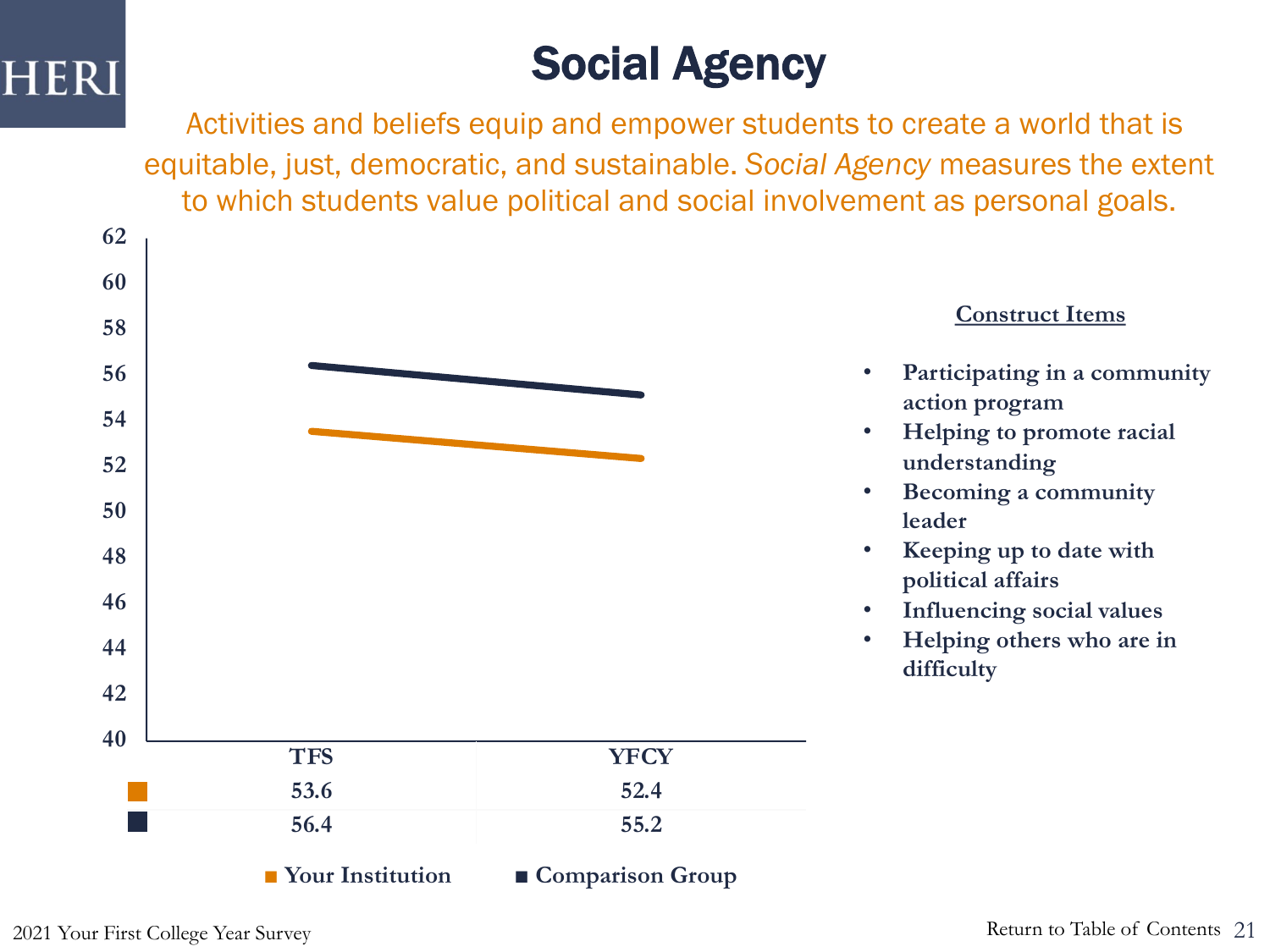

### Civic Engagement

Engaged citizens are a critical element in the functioning of our democratic society. *Civic Engagement* measures the extent to which students are motivated and involved in civic, electoral, and political activities.



### **Construct Items**

- **Publicly communicated your opinion about a cause (e.g., blog, email, petition)**
- **Worked on a local, state, or national political campaign**
- **Keeping up to date with political affairs**
- **Influencing social values**
- **Helped raise money for a cause or campaign**
- **Performed volunteer work**
- **Demonstrated for a cause (e.g., boycott, rally, protest)**

\* Includes non-binary, genderqueer, gender non-conforming, identity not listed above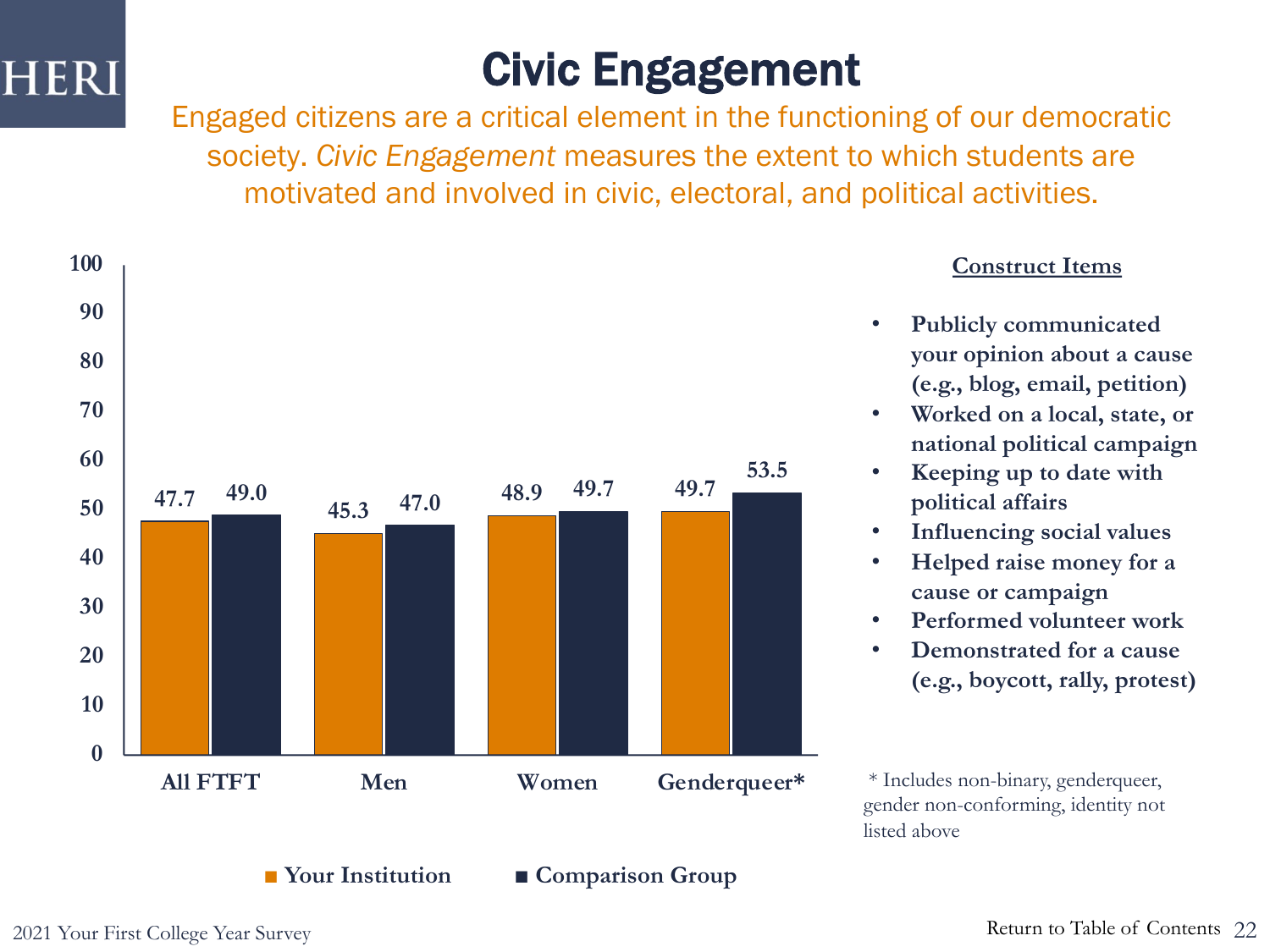

### Civic Awareness

The ability to evaluate, question, and develop solutions affecting their local and global communities is an important skill. *Civic Awareness* measures students' understanding of the issues facing their community, nation, and the world.

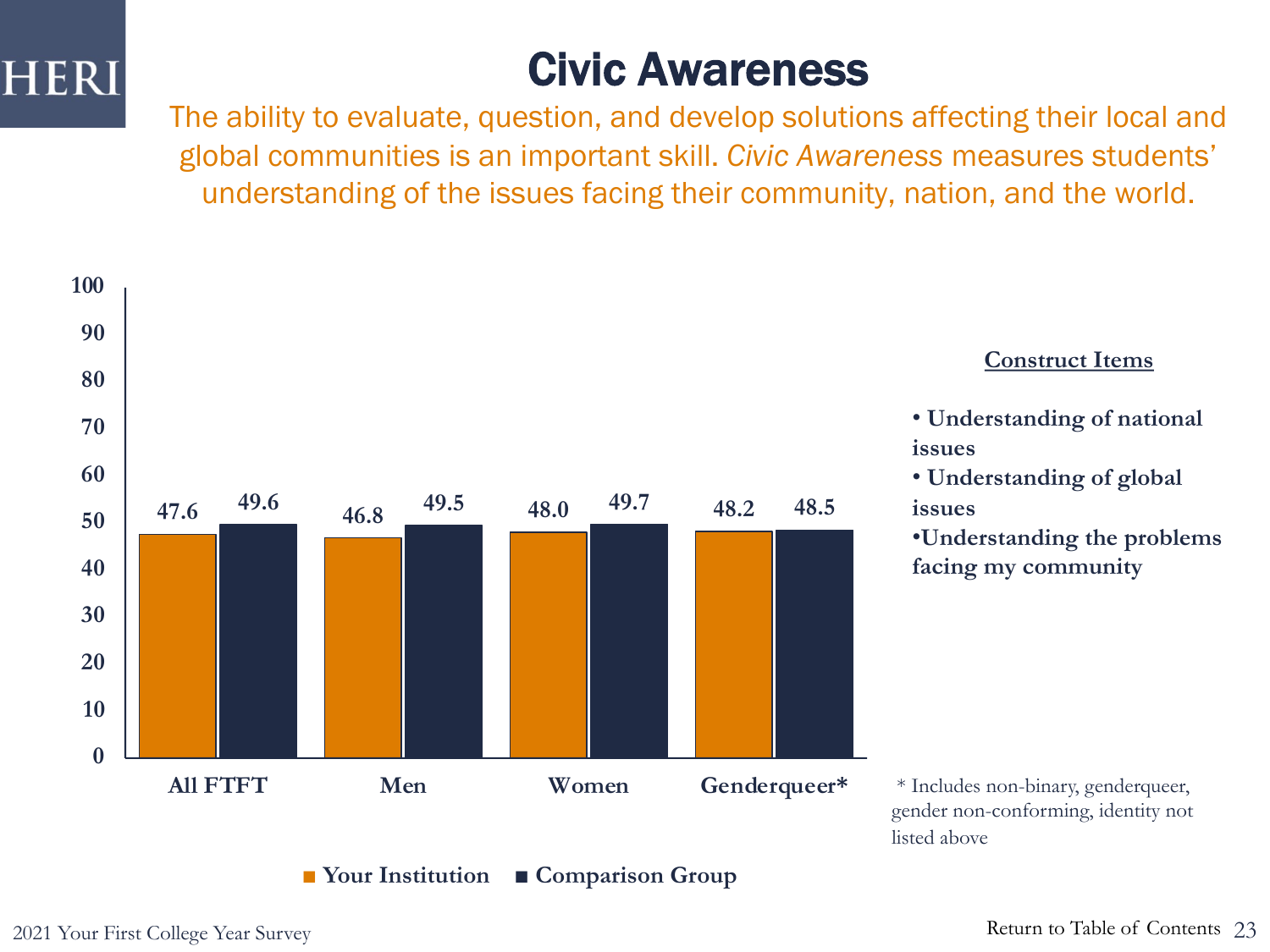### Pluralistic Orientation

*Pluralistic Orientation* measures skills and dispositions appropriate for living and working in a diverse society.

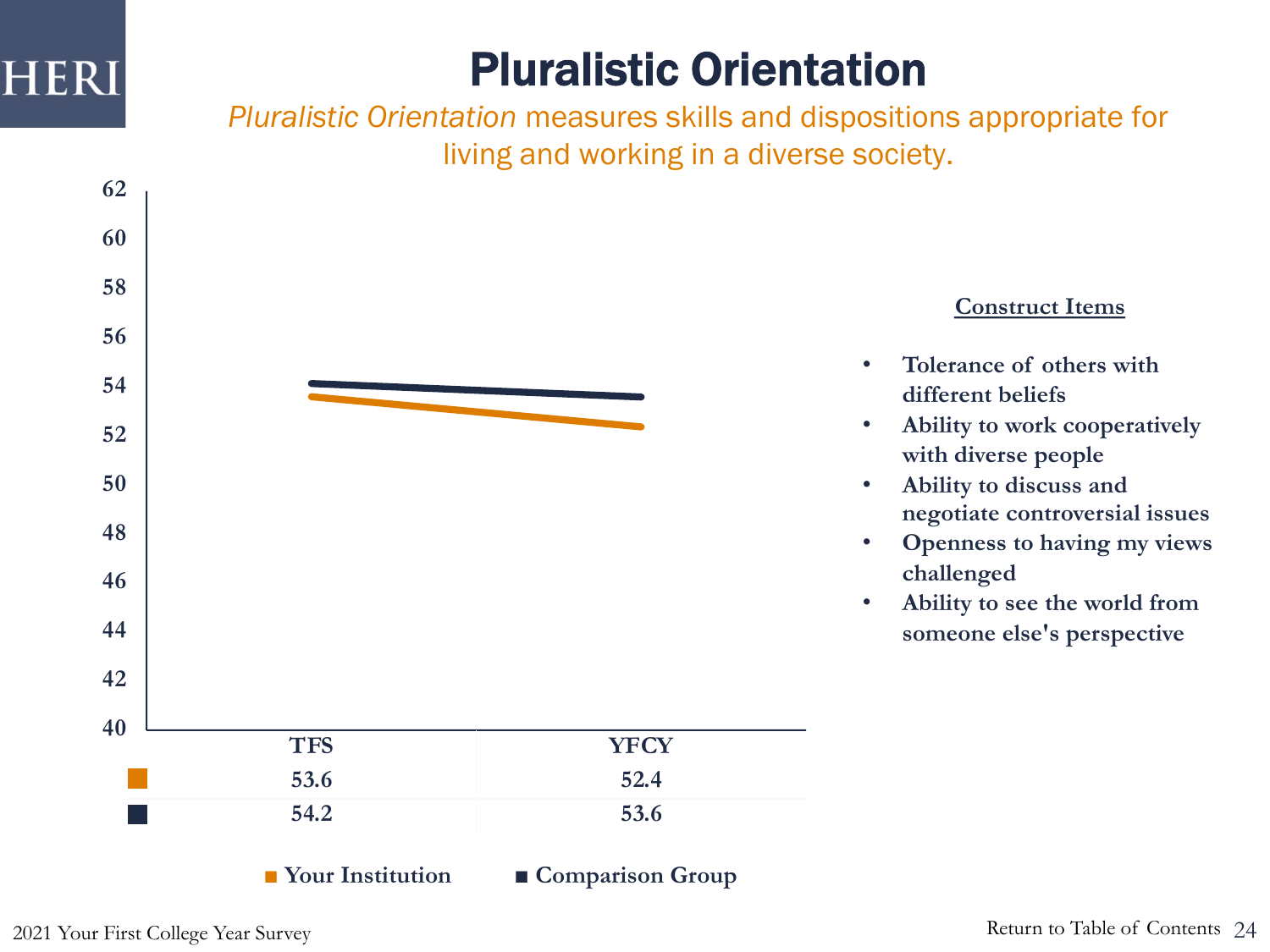

# Diversity and Campus Climate

The social and psychological climate on campus can impact students' ability to benefit from their educational environment and their academic success.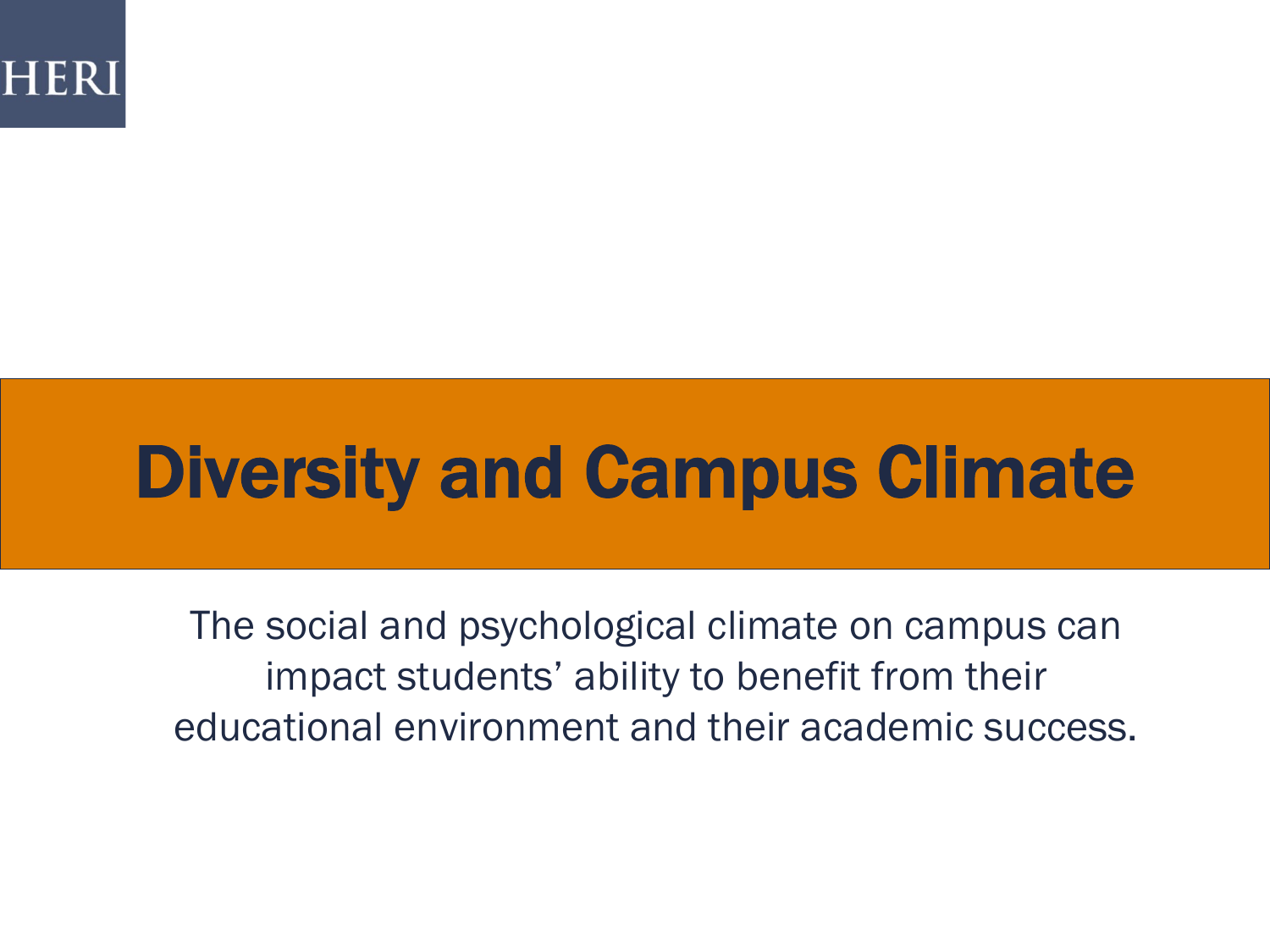### Positive Cross-Racial Interaction

Contact with diverse students allows students to gain valuable insights about themselves and others. *Positive Cross-Racial Interaction* is a unified measure of students' level of positive interaction with diverse peers.



### **Construct Items**

- **Shared personal feelings and problems**
- **Had meaningful and honest discussions about race/ethnic relations outside of class**
- **Socialized or partied**

\* Includes non-binary, genderqueer, gender non-conforming, identity not listed above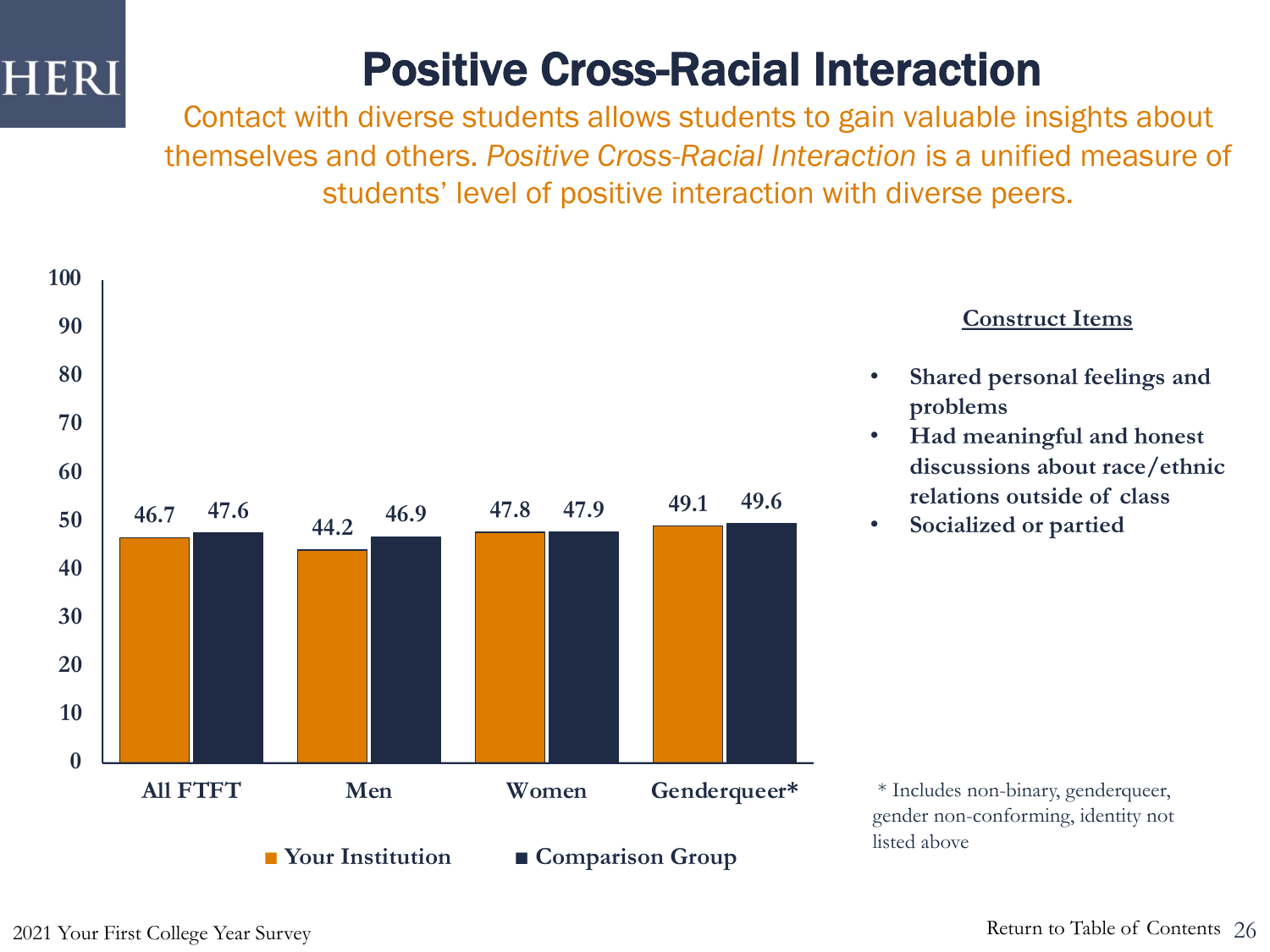### Negative Cross-Racial Interaction

Contact with diverse students allows students to gain valuable insights about themselves and others. *Negative Cross-Racial Interaction* is a unified measure of students' level of negative interaction with diverse peers.



### **Construct Items**

- **Had tense, somewhat hostile interactions**
- **Felt insulted or threatened because of your race/ethnicity**
- **Felt ignored or invisible because your race/ethnicity**
- **Had guarded, cautious interactions**

\* Includes non-binary, genderqueer, gender non-conforming, identity not listed above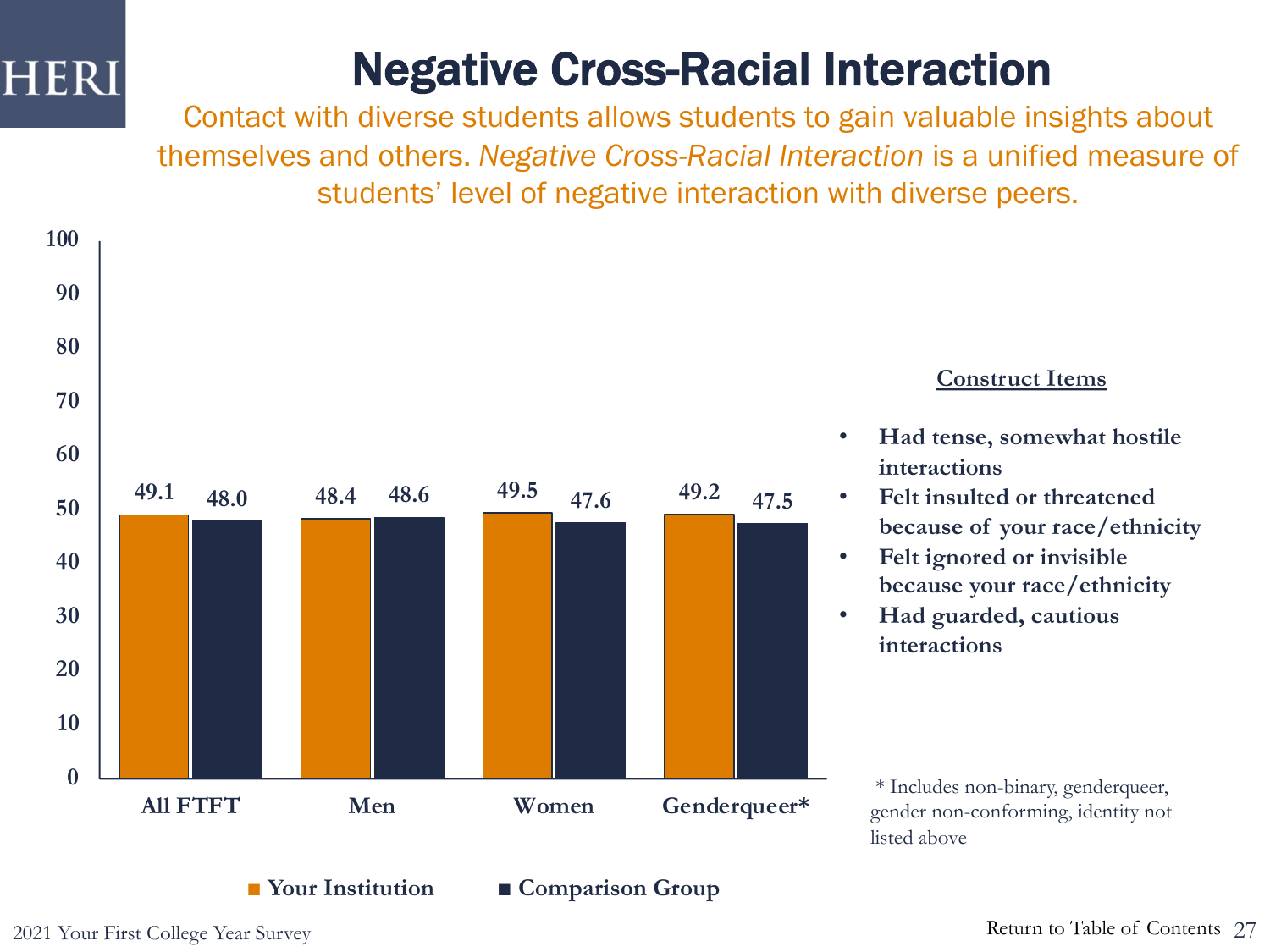### Campus Climate and Diversity

A diverse and inclusive campus environment strengthens students' learning experience and prepares them to participate in an increasingly diverse society.



2021 Your First College Year Survey

Return to Table of Contents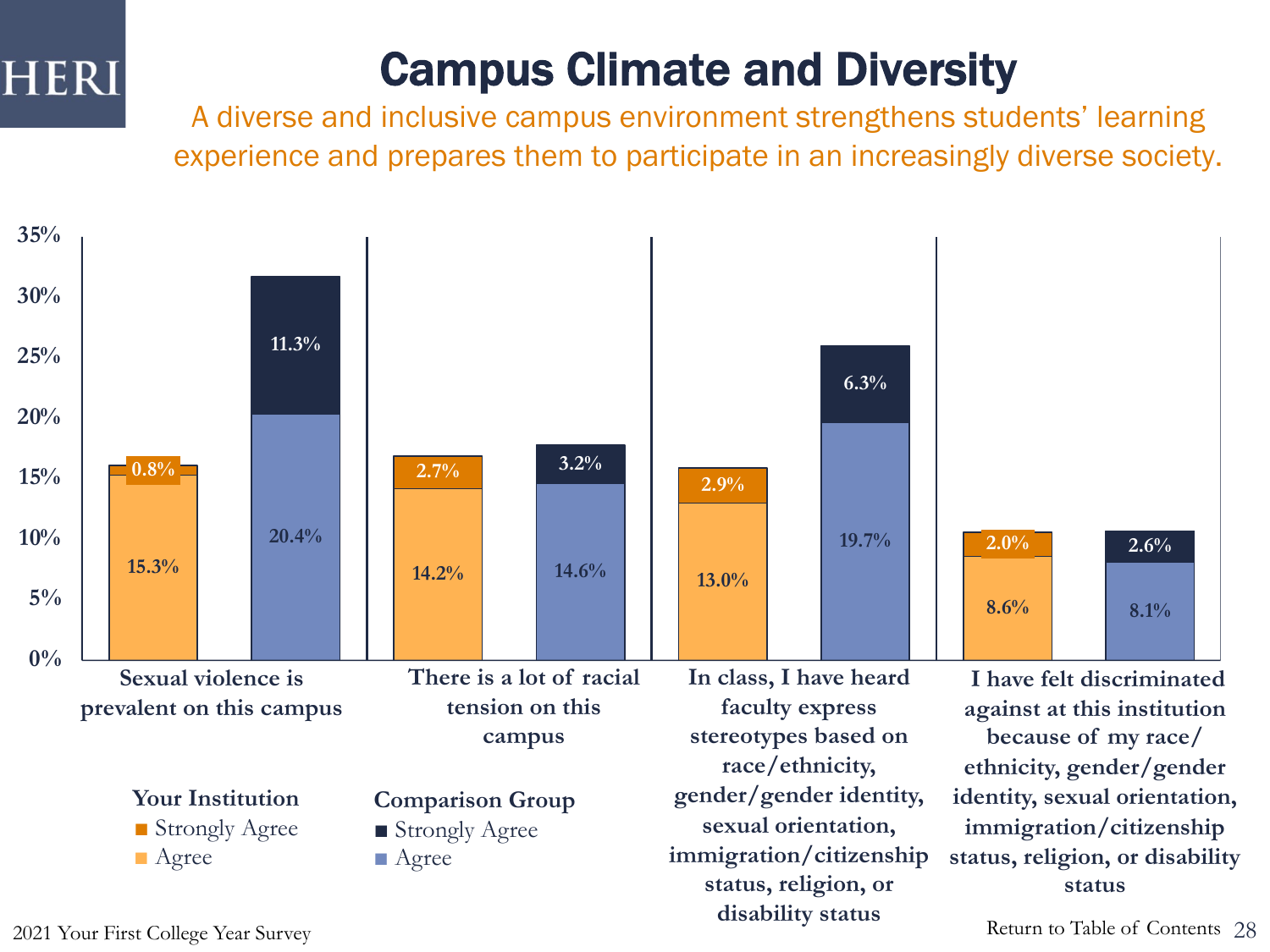### <span id="page-28-0"></span>Satisfaction with Campus Diversity

A diverse campus – including students, faculty, and ideas – has a powerful impact on the student experience. These items gauge students' satisfaction with the diversity of faculty, student body, and beliefs.

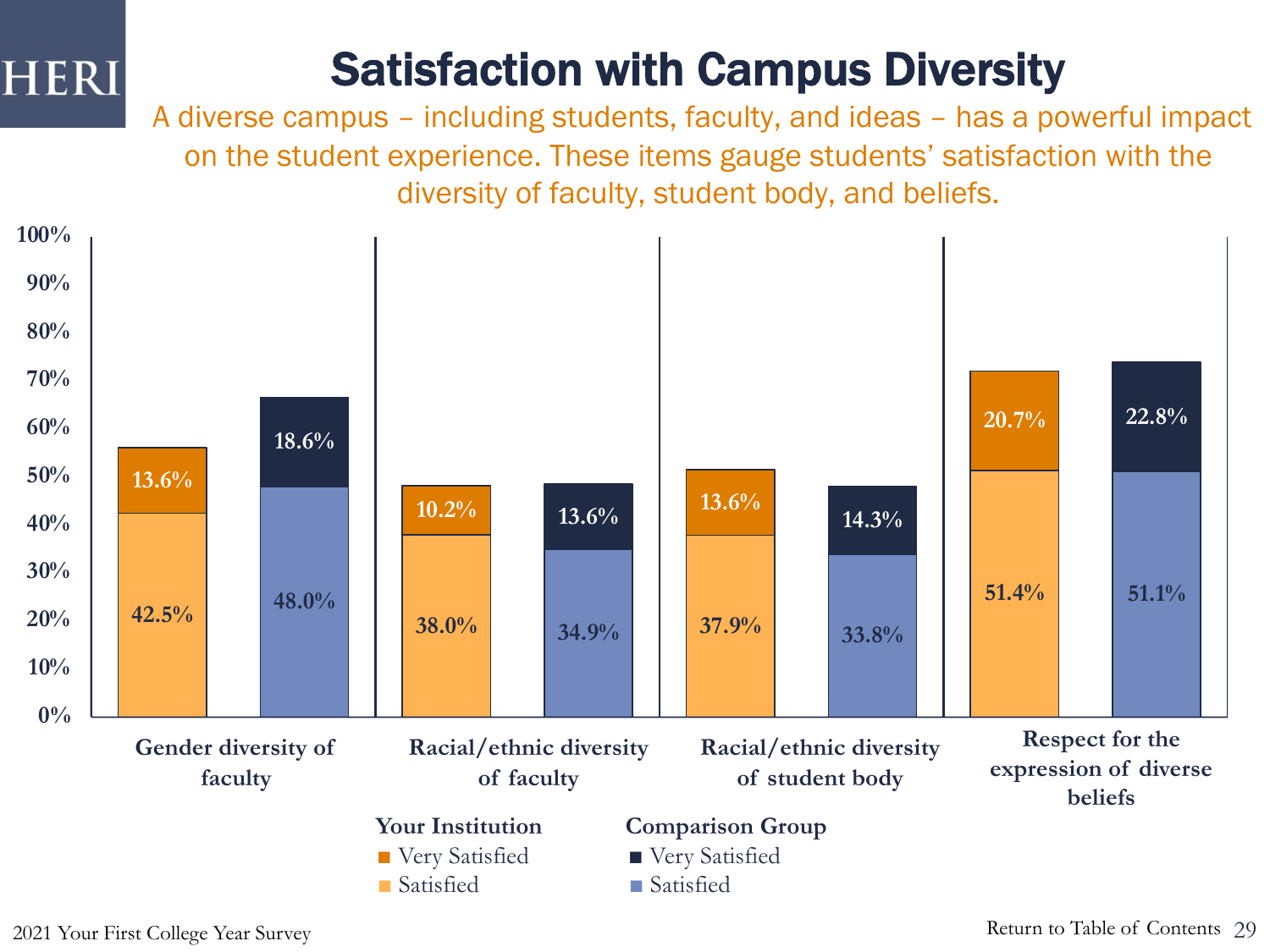

# **Satisfaction**

**Understanding how students perceive their college experience identifies areas that are working well and sheds light on those that need improvement.**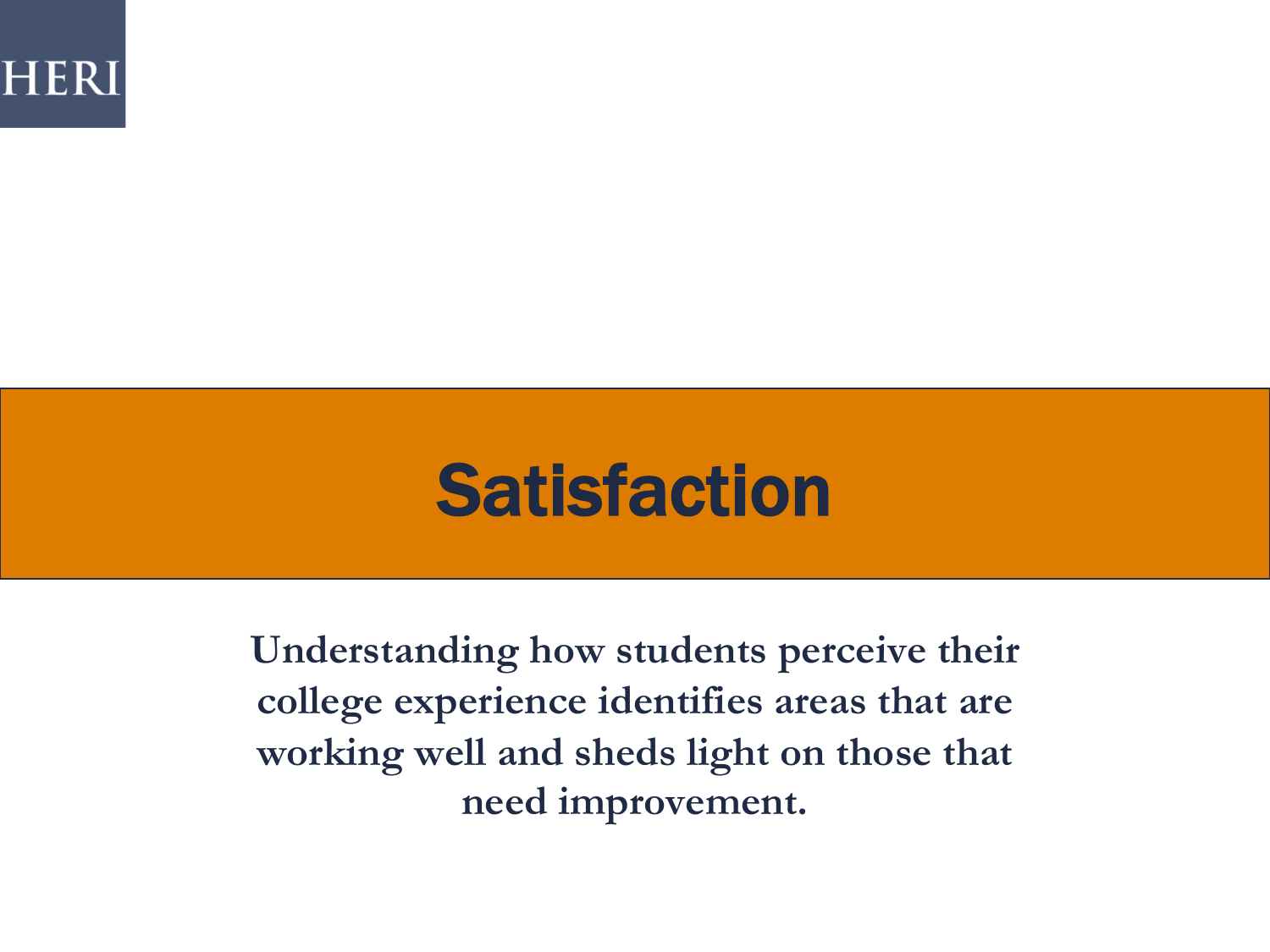### Satisfaction with Academic Support and Courses

Gauges use of and satisfaction with campus academic support structures and types of coursework required in general education.



**HERI**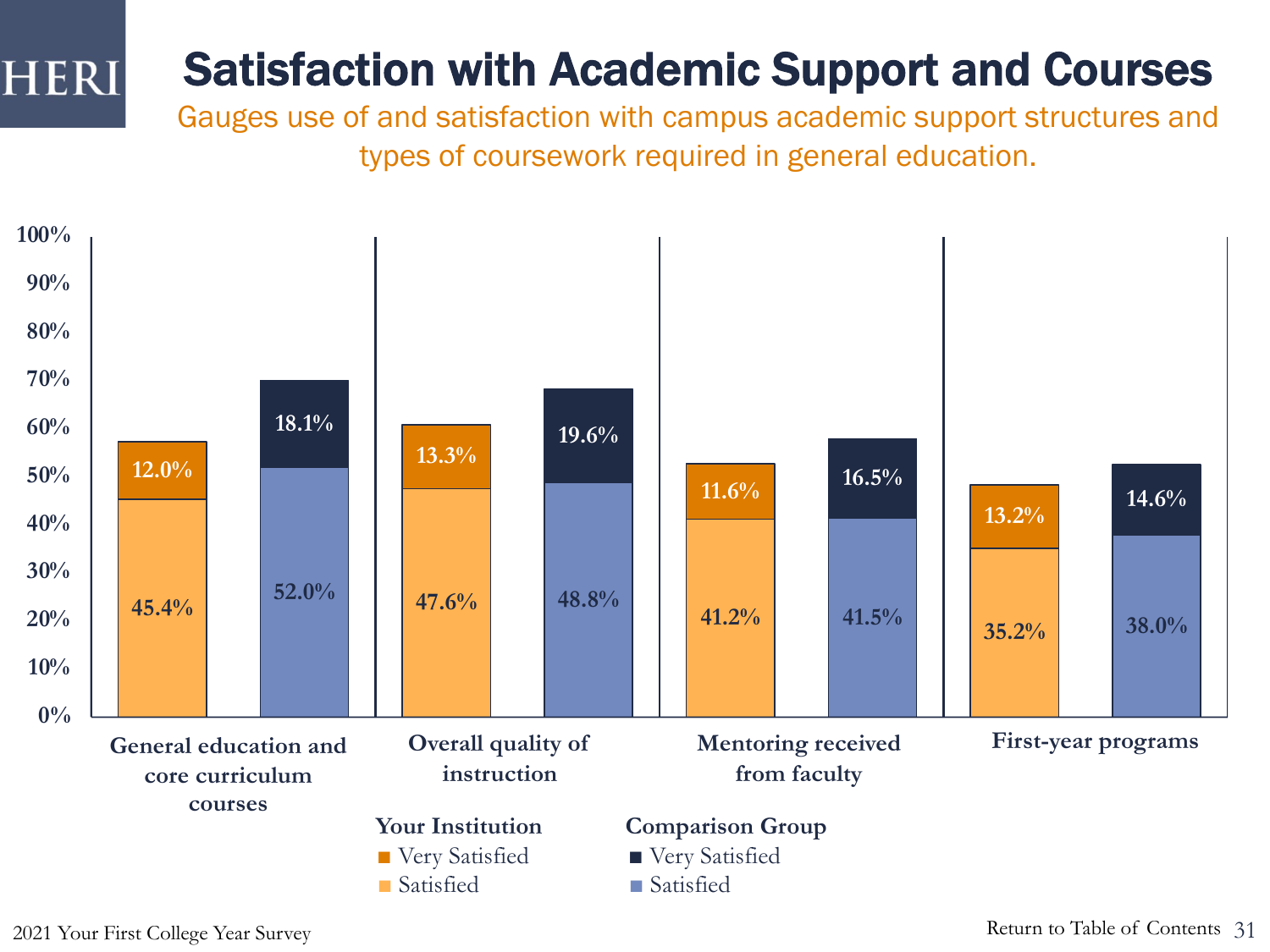### <span id="page-31-0"></span>Satisfaction with Services and Community

Where students live, how they are oriented to the campus, and the support they receive during the first year are important determinants of their college experience. These items gauge use of and satisfaction with campus services and general community.

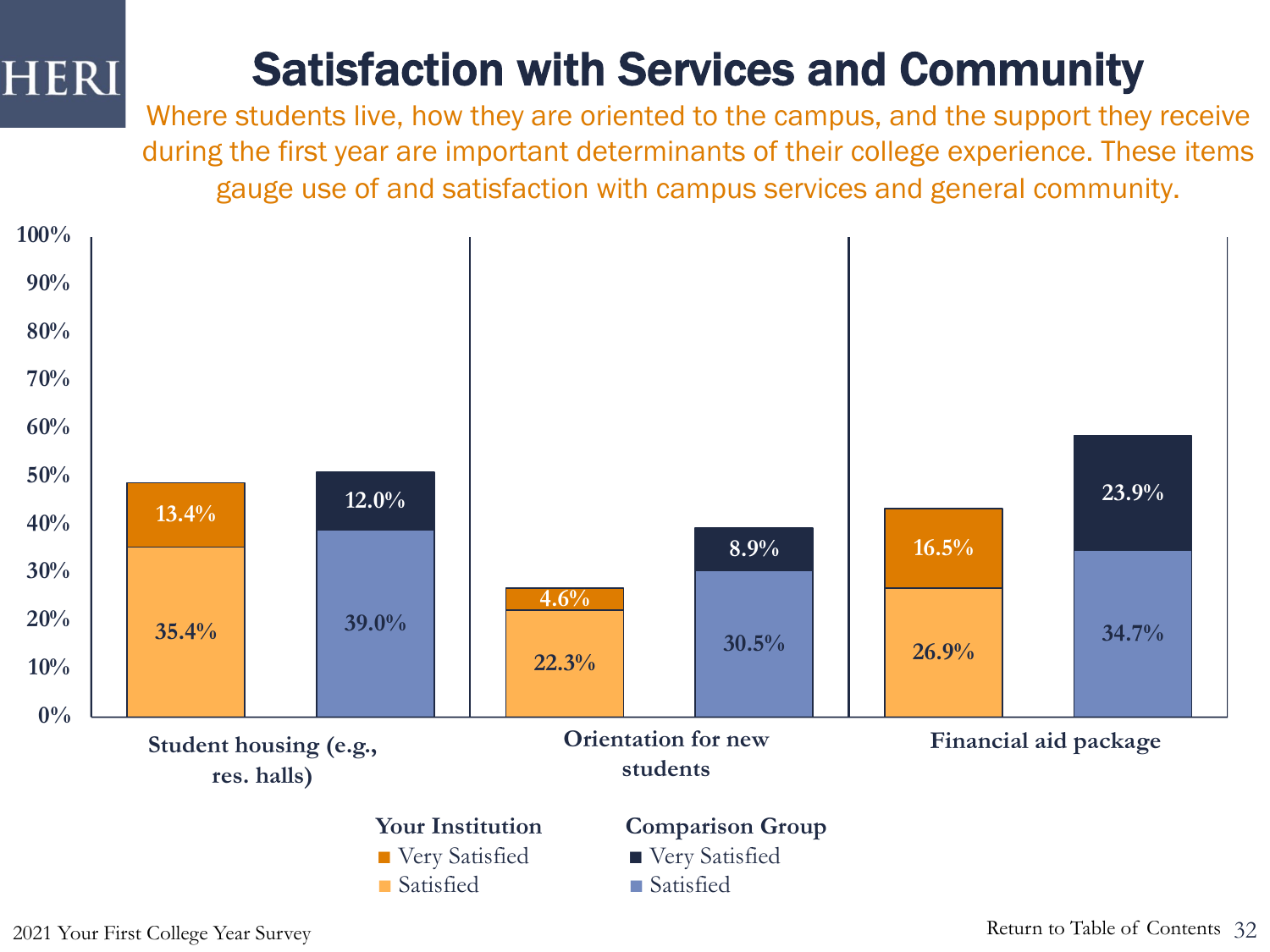

### <span id="page-32-0"></span>Overall Satisfaction

*Overall Satisfaction* is a unified measure of students' satisfaction with the college experience.



### **Construct Items**

- **Your overall college experience**
- **If given the choice, would you still choose to enroll at your current (or most recent) college?**
- **Overall academic experience**

\* Includes non-binary, genderqueer, gender non-conforming, identity not listed above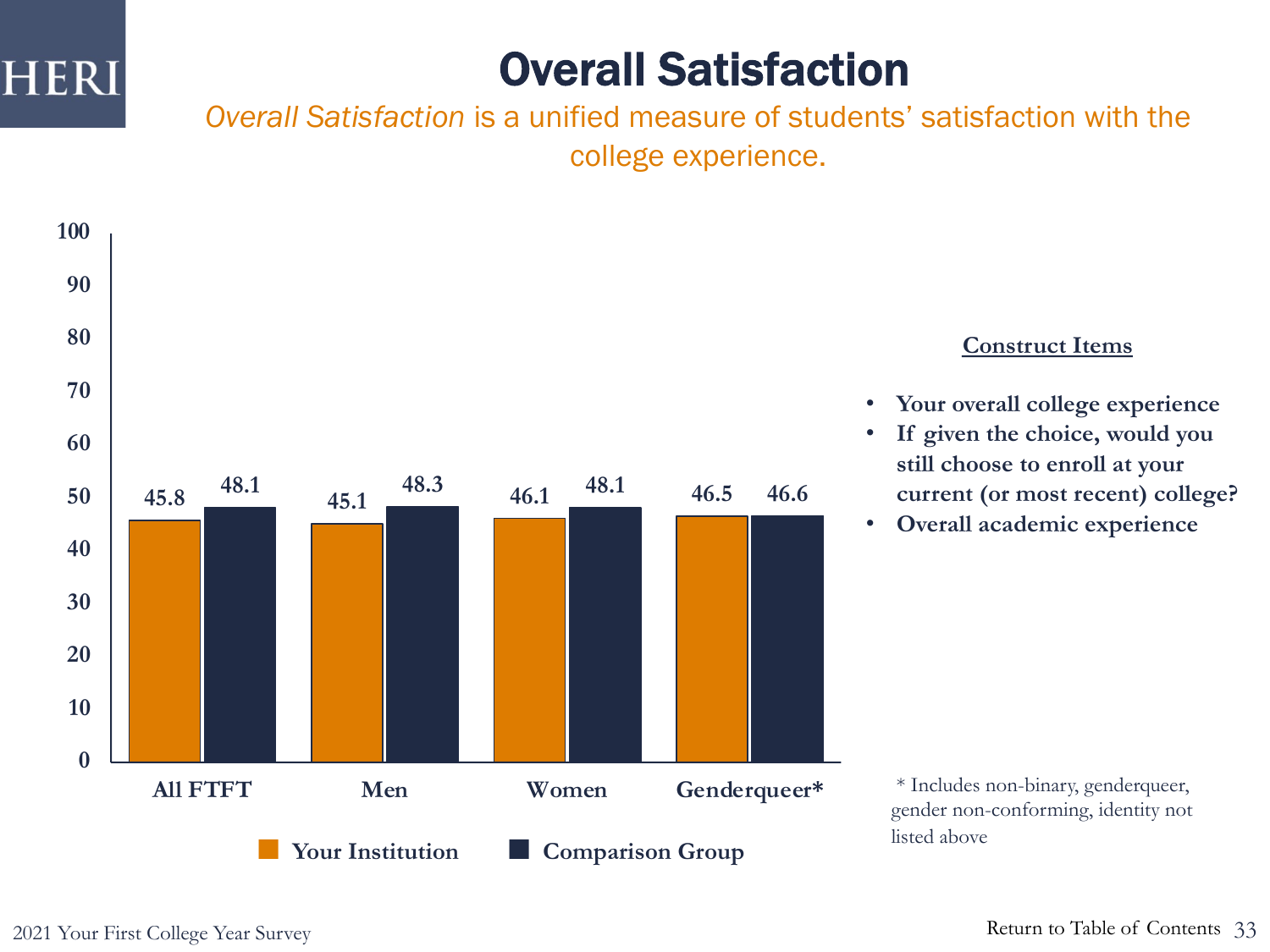

# <span id="page-33-0"></span>COVID-19 Pandemic

**Understanding how both colleges and students have responded to the COVID-19 pandemic is essential.**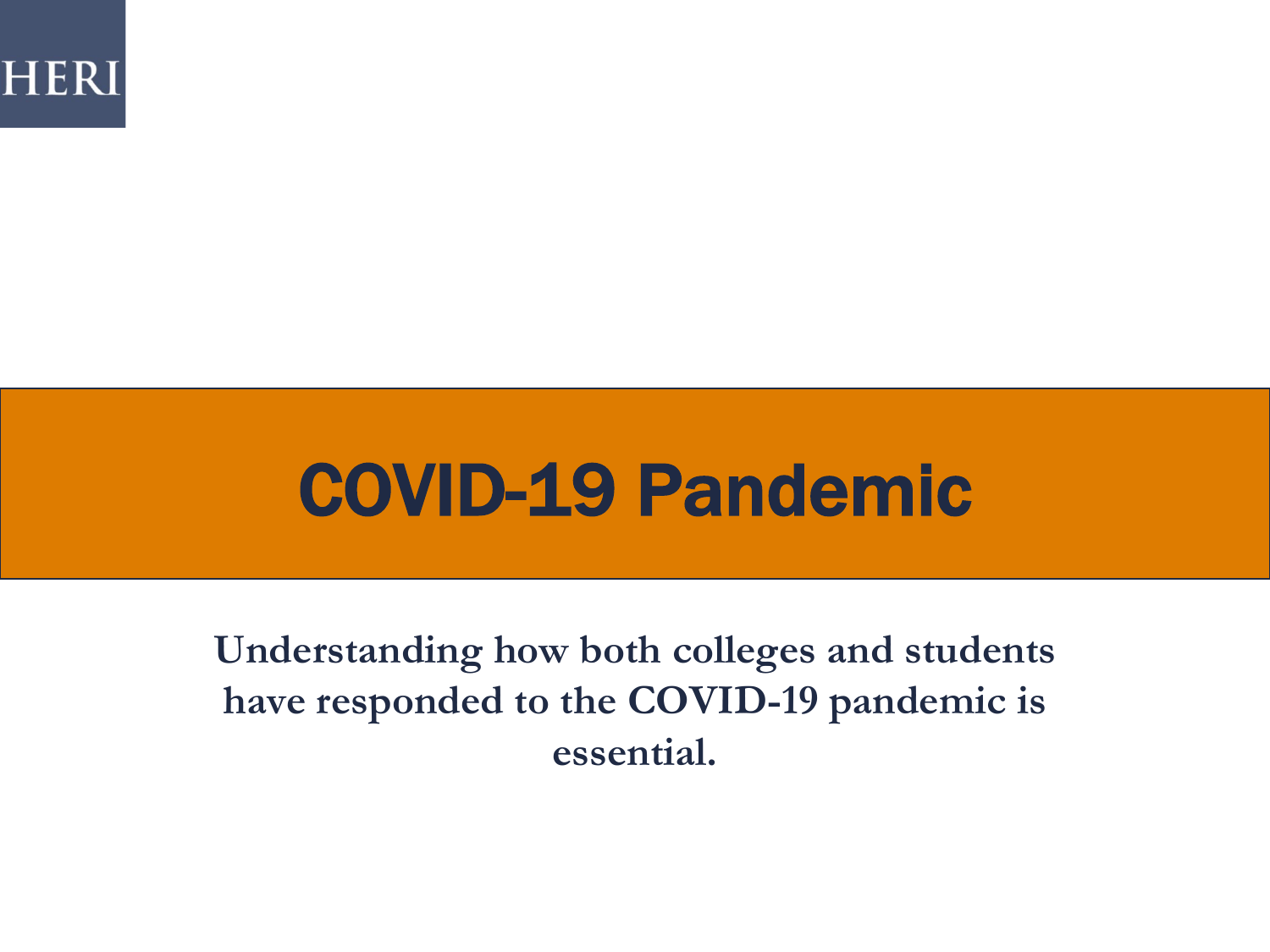### <span id="page-34-0"></span>Agreement with Institutional Response

These items gauge the extent to which students agree with their institution's response to the COVID-19 pandemic.

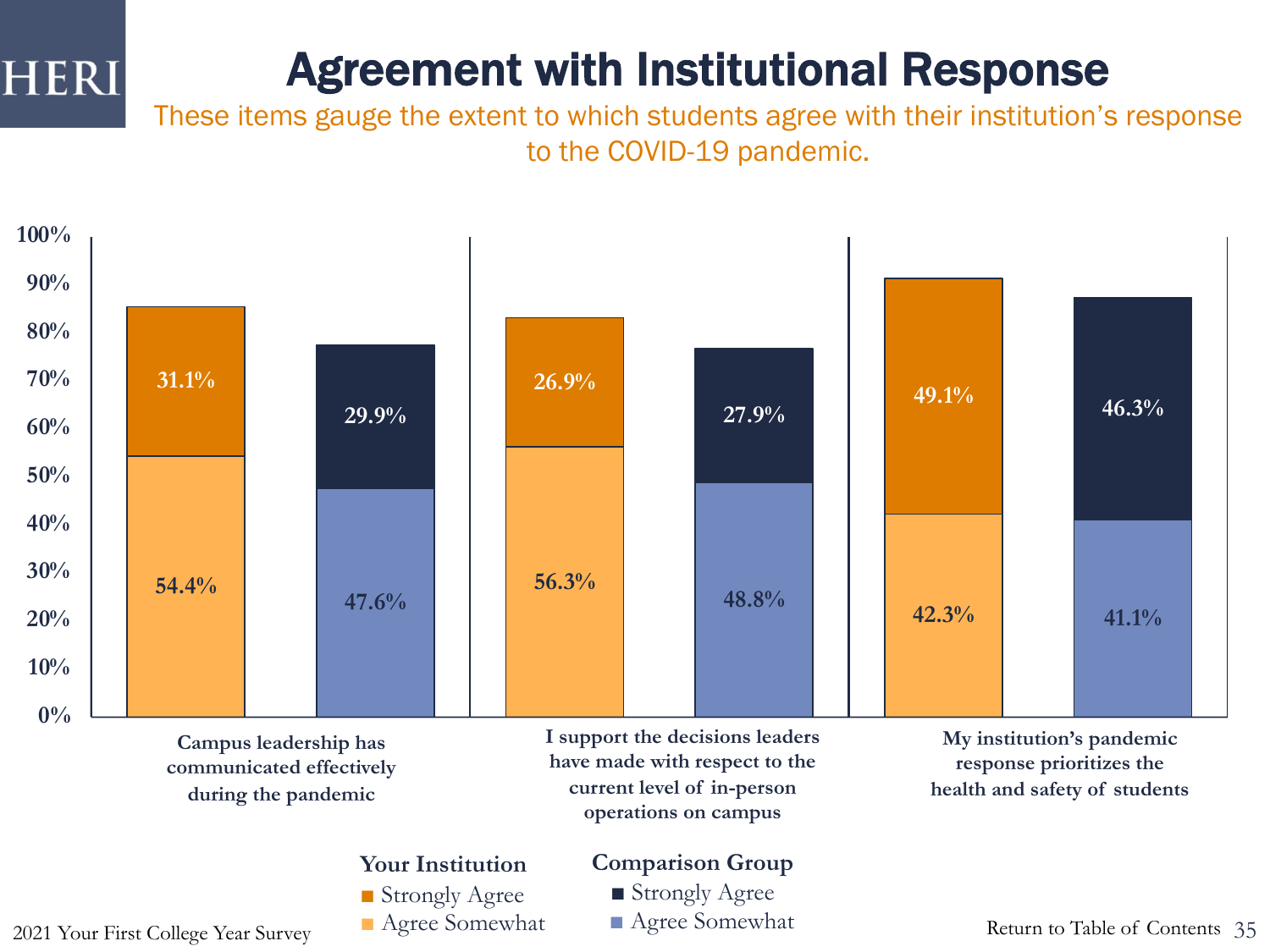

### Academic Decisions

The COVID-19 pandemic has altered some students' academic journeys. These items give insight into how students' academic plans have been affected.

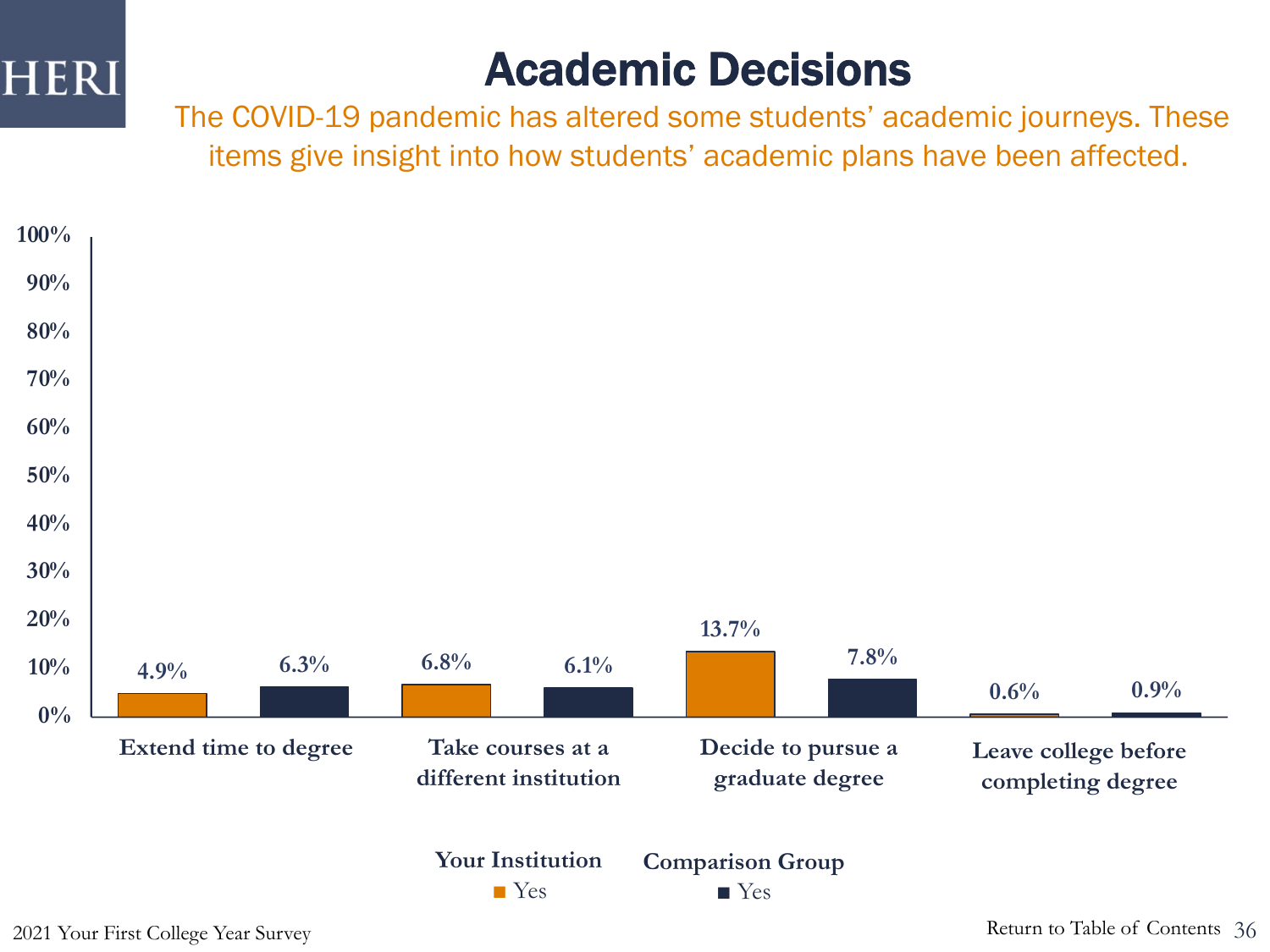

### <span id="page-36-0"></span>Sources of Stress

Many sources of stress have become especially salient during the pandemic.